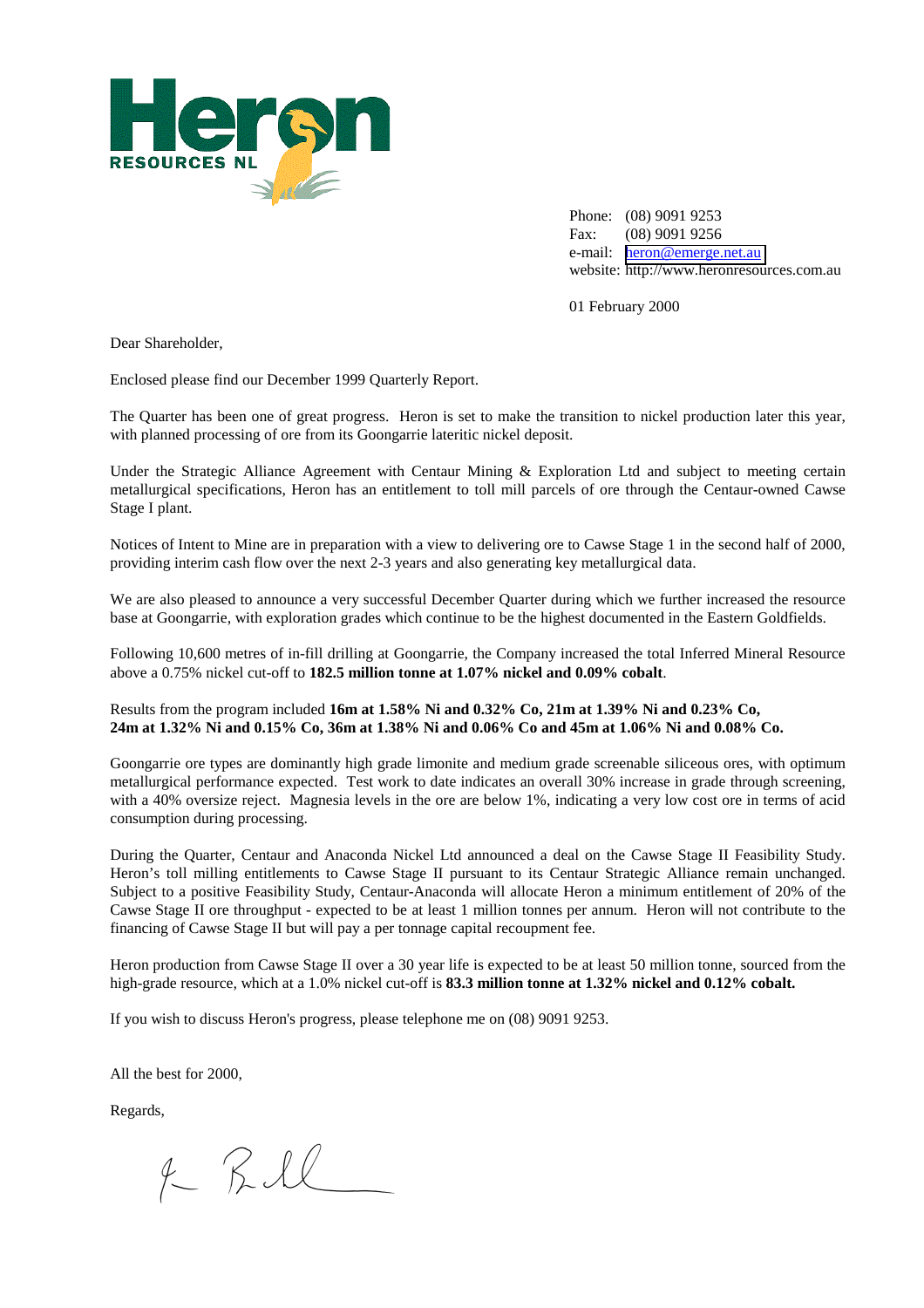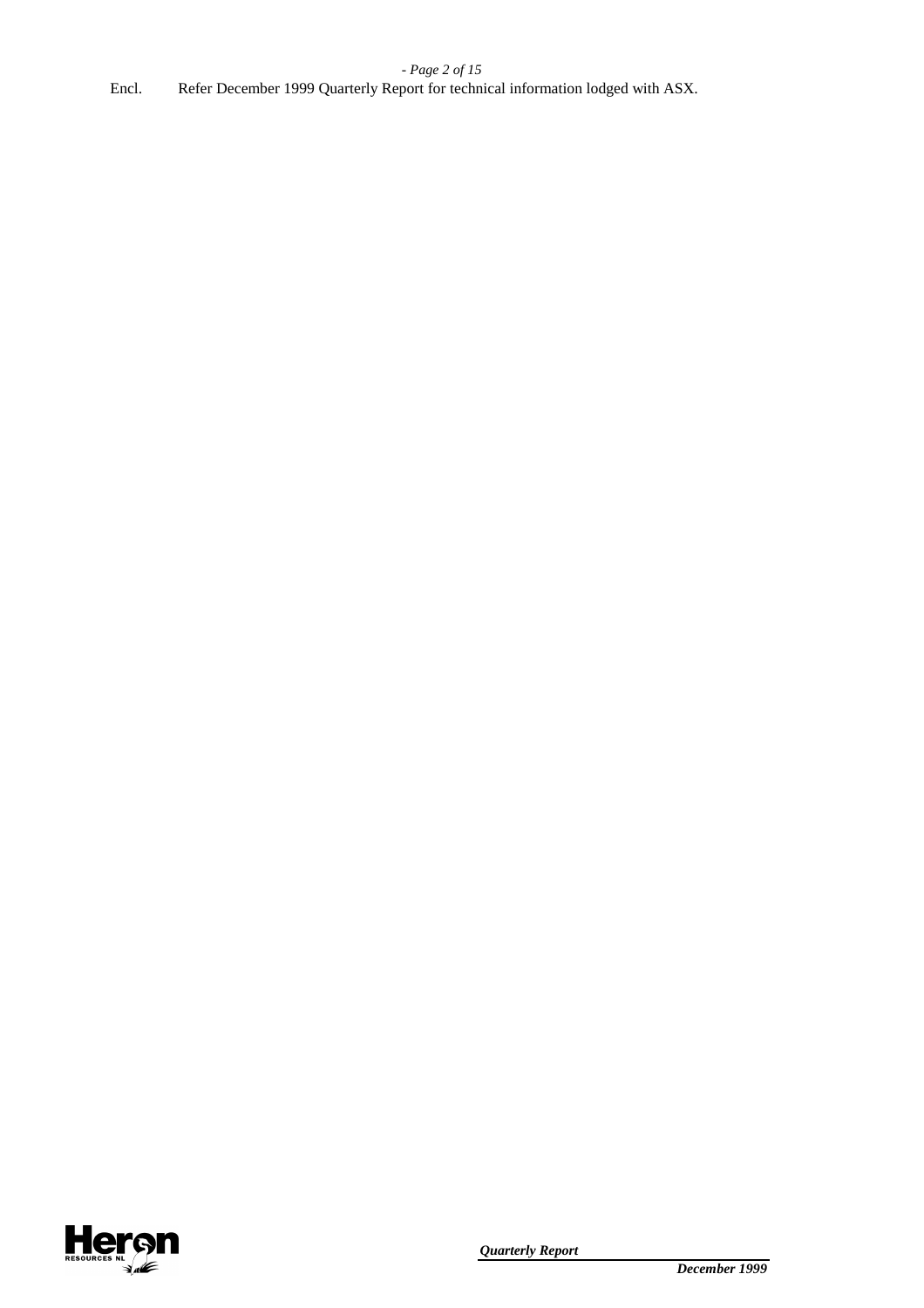

Phone: (08) 9091 9253 Fax: (08) 9091 9256 e-mail: [heron@emerge.net.au](mailto:heron@emerge.net.au) website: http://www.heronresources.com.au

31 January 2000

The Company Announcement Officer Australian Stock Exchange Limited Post Office Box H224 - Australia Square SYDNEY NSW 2000

Dear Sir / Madam

## **RE: HERON RESOURCES NL, QUARTERLY REPORT, PERIOD ENDING 31 DECEMBER 1999**

## **1. SUMMARY**

- As at 31 December 1999, the **Inferred Mineral Resource** above a 0.75% Ni cut-off for the Goongarrie-Ghost Rocks-Kalpini and satellite nickel projects was **182.5 million tonne at 1.07% Ni and 0.09% Co**. The resource has increased 15% during the December Quarter, which has resulted from continuing discoveries in the Goongarrie project area, where 10,600m of Reverse Circulation drilling in 196 holes was completed.
- The **Inferred Mineral Resource** above a 0.50% Ni cut-off for the Goongarrie-Ghost Rocks-Kalpini and satellite nickel projects is now **392.6 million tonne at 0.82% Ni and 0.06% Co**:
	- ! Contained metal is 3.22 million tonne nickel and 0.24 million tonne cobalt.
	- ! Screening testwork at -0.5mm has demonstrated a potential 30% Ni-Co grade increase, with a 40% oversize reject. This indicates the potential to increase nickel grades from 0.82% to 1.07% Ni.

### • **Strategic Alliance with Centaur Mining & Exploration Limited**

As previously reported on 17 September 1999, a formal Strategic Alliance Agreement was executed between Heron Resources NL and Centaur Mining & Exploration Ltd. Subsequently on 18 November 1999, Centaur announced that it had entered into an agreement with Anaconda Nickel Ltd whereby Anaconda may earn up to a 60% interest in an expanded Cawse Stage II nickel laterite processing plant by completing a Feasibility Study ("FS") that indicates nickel production exceeding 50,000tpa. The FS completion date is June 2001. Subject to Anaconda earning its equity, the implications to Heron are as follows:

- ! Heron still owns its Strategic Alliance Tenements 100%, and now commits ore from the Tenements to a joint Anaconda-Centaur Cawse Stage II plant. Heron remains solely responsible for all mining, ore haulage and product sale in respect of ore and metal from the Tenements.
- ! Anaconda-Centaur will 100% own and operate Cawse Stage II, but subject to a positive FS, have allocated Heron a minimum entitlement to 20% of the ore throughput, expected to be at least 1,000,000tpa. Heron will not contribute towards the financing of Cawse Stage II, but will pay Anaconda-Centaur a per tonnage capital recoupment fee as part of the Toll Milling Agreement.
- ! Subject to meeting certain metallurgical specifications, Heron has an entitlement to toll mill parcels of ore through the current 100% Centaur-owned Cawse Stage I plant, for generating metallurgical data and interim cash flow over the next 2-3 years prior to the commissioning of Cawse Stage II. Commencement of Stage I production from Goongarrie is Heron's development priority.
- Subject to Centaur's pre-emptive rights, Heron may still proceed to a Stand-alone operation on any ore not ultimately committed to the joint Anaconda-Centaur Cawse Stage II plant. At the current time, a minimum of some 50mt of Heron's 180mt mineral resource base could be expected to be committed to Cawse Stage II.
- Heron's nickel laterite exploration grades are the highest documented in the Eastern Goldfields. The

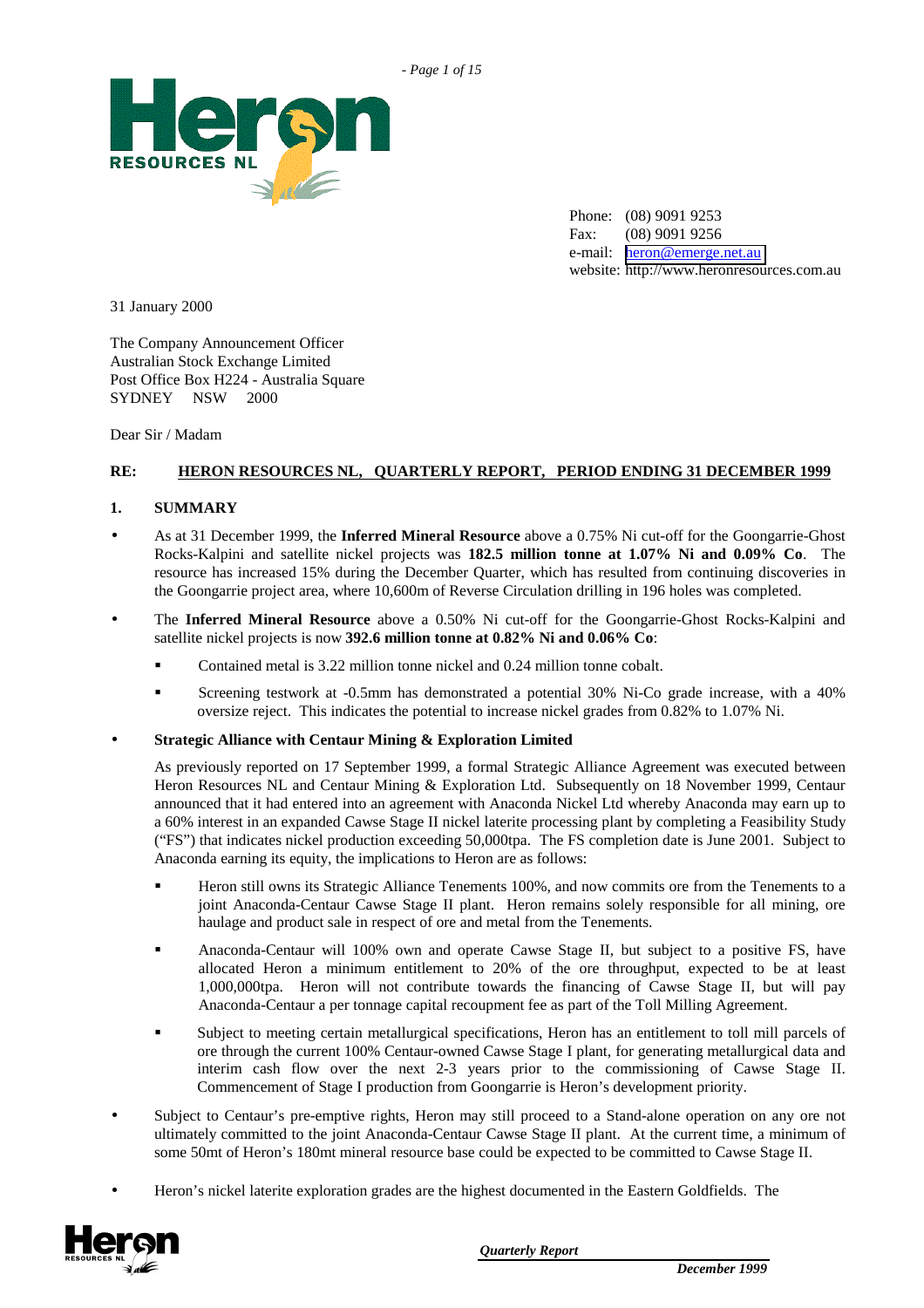## *- Page 2 of 15*

**Inferred Mineral Resource** at a 1.0% Ni cut-off is **83.3 million tonne at 1.32% Ni and 0.12% Co.** Most significantly in terms of metallurgy, ore types are dominantly high grade limonite and screenable siliceous ore.

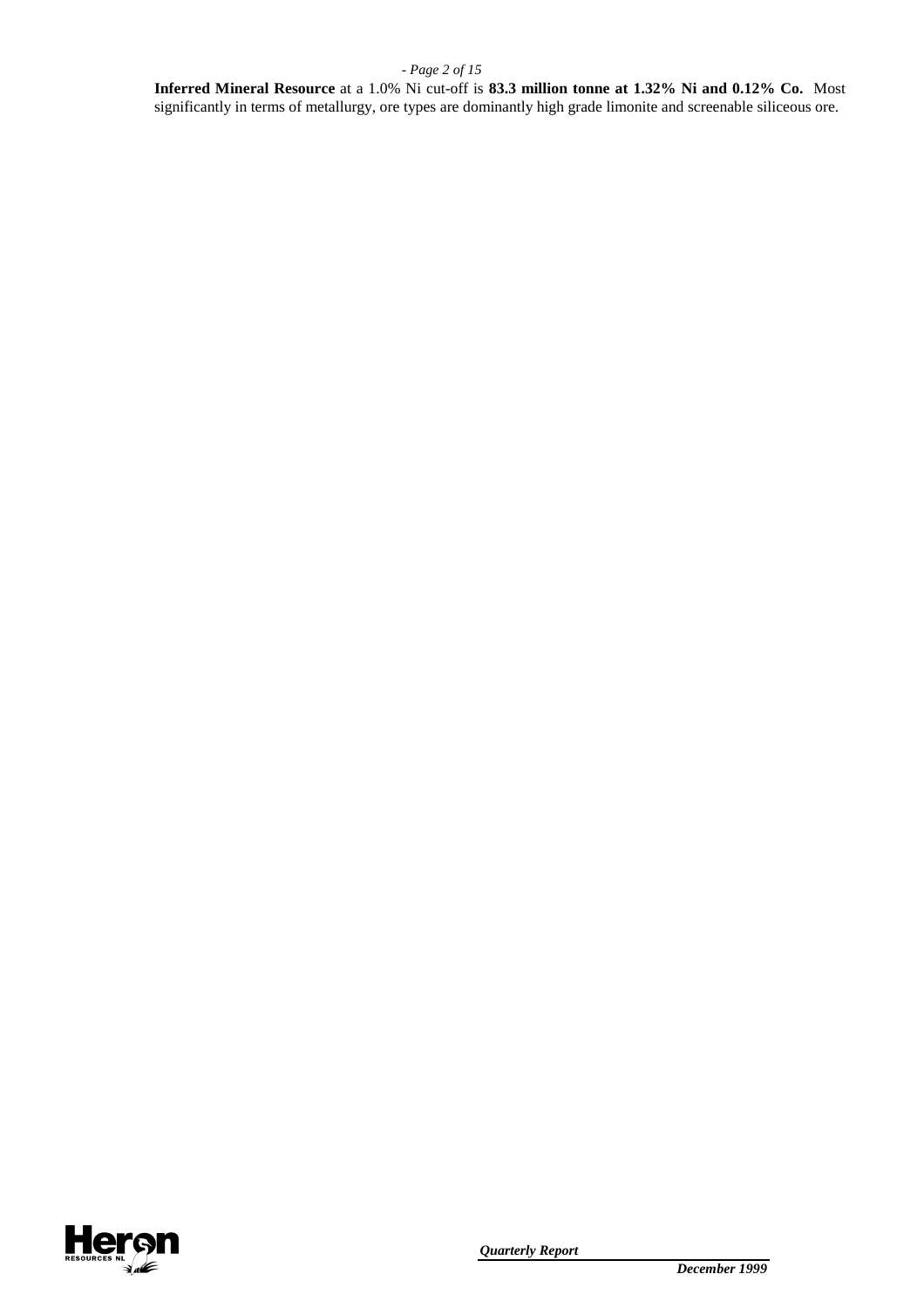#### *- Page 3 of 15*

- Resource definition drilling is commencing February and Notices of Intent to Mine are in preparation with the view to delivering ore to Cawse Stage I during the current year.
- The exploration focus for the December Quarter has been the **delineation of high grade nickel-cobalt mineralisation at the Goongarrie Project**. Significant drill results at a 0.75% Ni cut-off include:
	- ! GSRC076, 21m at 1.39% Ni and 0.23% Co from 14m
	- ! GSRC090, 15m at 1.03% Ni and 0.08% Co from 20m
	- ! GSRC109, 24m at 1.01% Ni and 0.05% Co from 29m
	- ! GSRC149, 11m at 1.18% Ni and 0.22% Co from 44m
	- ! GSRC160, 24m at 1.32% Ni and 0.15% Co from 21m
	- ! GSRC165, 36m at 1.38% Ni and 0.06% Co from 33m
	- ! GSRC167, 18m at 1.38% Ni and 0.04% Co from 22m
	- ! GSRC170, 14m at 1.13% Ni and 0.07% Co from 49m
	- ! GSRC175, 12m at 1.15% Ni and 0.17% Co from 28m
	- ! GSRC197, 16m at 1.58% Ni and 0.32% Co from 34m
	- ! GSRC198, 45m at 1.06% Ni and 0.08% Co from 19m
	- ! GSRC200, 20m at 1.11% Ni and 0.18% Co from 14m
	- ! GSRC202, 16m at 1.15% Ni and 0.12% Co from 24m
	- ! GSRC203, 12m at 1.07% Ni and 0.04% Co from 19m
	- ! GSRC204, 16m at 1.29% Ni and 0.45% Co from 24m
	- ! GSRC213, 10m at 1.53% Ni and 0.21% Co from 10m
	- ! GSRC220, 14m at 1.02% Ni and 0.27% Co from 23m
	- ! GSRC241, 11m at 1.16% Ni and 0.12% Co from 19m
	- ! GWRC040, 10m at 1.06% Ni and 0.09% Co from 6m
	- ! GWRC064, 7m at 2.01% Ni and 0.16% Co from 6m, and 7m at 1.01% Ni and 0.02% Co from 22m

#### **HERON RESOURCES NL INCREASE IN NICKEL LATERITE RESOURCE BASE**

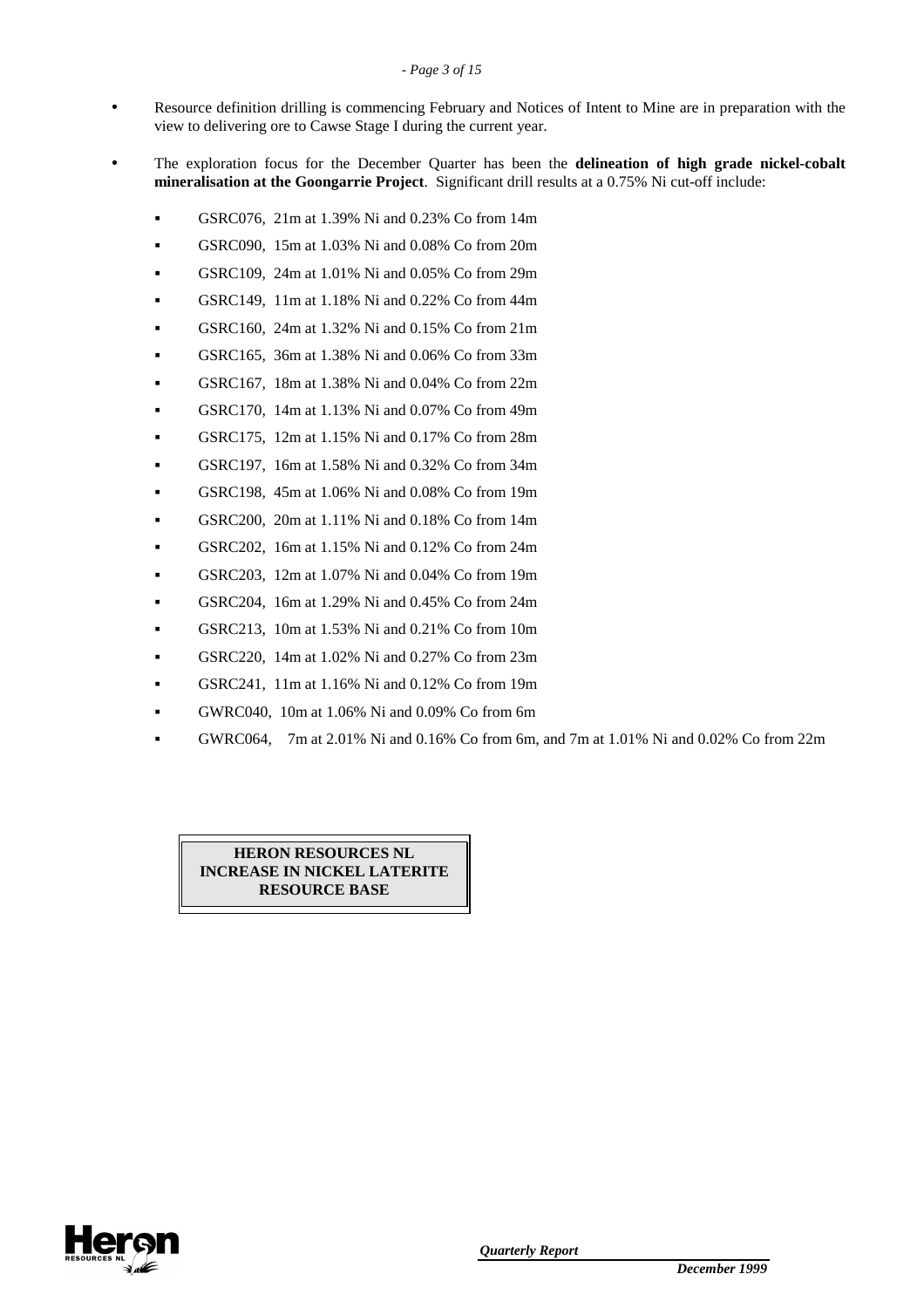

Figure 1. Increase in Nickel Laterite Resource Base

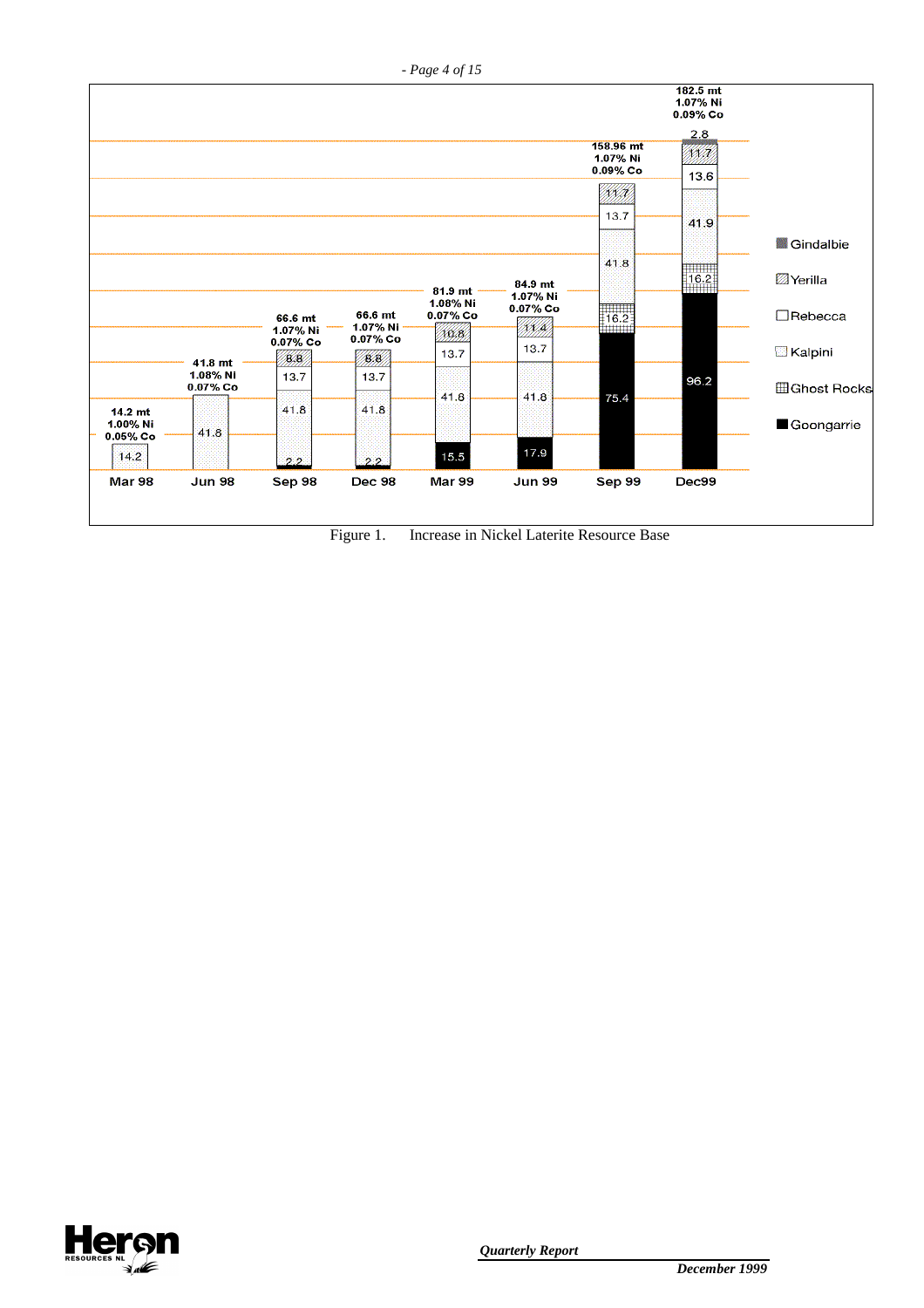## **RESOURCE STATEMENT**

On the basis of Heron 400x40-80m reconnaissance drilling, outcrop exposures, old drill-hole sampling, and magnetic interpretation, the total Heron Inferred Mineral Resource at a 0.75% Ni cut-off is:

| <b>Table 1</b><br>HERON RESOURCES NL NICKEL PROJECTS         |                    |               |       |                |               |               |               |  |  |  |
|--------------------------------------------------------------|--------------------|---------------|-------|----------------|---------------|---------------|---------------|--|--|--|
| <b>INFERRED MINERAL RESOURCE INVENTORY, 0.75% NI CUT-OFF</b> |                    |               |       |                |               |               |               |  |  |  |
| Project                                                      | Pit                | <b>Strike</b> | Width | <b>Tonne</b>   | Ni            | Co            | Ni4Co         |  |  |  |
|                                                              |                    | km            | km    | <b>Million</b> | $\frac{0}{0}$ | $\frac{0}{0}$ | $\frac{0}{0}$ |  |  |  |
| Goongarrie Hill                                              | GN1                | 5.80          | 0.20  | 16.0           | 1.09          | 0.06          | 1.31          |  |  |  |
| Goongarrie South                                             | GN <sub>2</sub>    | 7.00          | 0.30  | 69.9           | 1.09          | 0.11          | 1.52          |  |  |  |
| Scotia Dam                                                   | GN <sub>3</sub>    | 2.40          | 0.30  | 10.3           | 1.10          | 0.11          | 1.54          |  |  |  |
| <b>Total Goongarrie</b>                                      |                    |               |       | 96.2           | 1.09          | 0.10          | 1.50          |  |  |  |
|                                                              |                    |               |       |                |               |               |               |  |  |  |
| <b>Ghost Rocks</b>                                           | GR1                | 3.00          | 0.08  | 5.2            | 0.91          | 0.12          | 1.39          |  |  |  |
| <b>Ghost Rocks</b>                                           | GR <sub>2</sub>    | 4.50          | 1.00  | 11.1           | 1.02          | 0.06          | 1.26          |  |  |  |
| <b>Total Ghost Rocks</b>                                     |                    |               |       | 16.2           | 0.98          | 0.08          | 1.30          |  |  |  |
|                                                              |                    |               |       |                |               |               |               |  |  |  |
| Acra North                                                   | KA1a               | 1.60          | 0.12  | 1.9            | 1.02          | 0.09          | 1.37          |  |  |  |
| Acra North                                                   | KA1b               | 0.40          | 0.20  | 0.7            | 1.06          | 0.10          | 1.44          |  |  |  |
| Acra North                                                   | KA1c               | 0.40          | 0.12  | 0.7            | 1.00          | 0.09          | 1.37          |  |  |  |
| Acra North                                                   | KA1d               | 1.90          | 0.20  | 3.6            | 1.00          | 0.06          | 1.25          |  |  |  |
| Acra North                                                   | KA2a               | 1.70          | 0.16  | 4.9            | 1.33          | 0.07          | 1.60          |  |  |  |
| Acra North                                                   | KA <sub>2</sub> b  | 0.50          | 0.08  | 0.1            | 1.08          | 0.01          | 1.12          |  |  |  |
| Acra North                                                   | KA <sub>2c</sub>   | 0.50          | 0.08  | 0.4            | 1.13          | 0.06          | 1.35          |  |  |  |
| <b>Wellington East</b>                                       | KA3                | 2.50          | 0.20  | 3.1            | 1.04          | 0.08          | 1.36          |  |  |  |
| <b>Wellington East</b>                                       | KA4                | 3.60          | 0.16  | 7.1            | 1.18          | 0.07          | 1.45          |  |  |  |
| <b>Wellington East</b>                                       | KA5                | 1.20          | 0.24  | 1.6            | 1.21          | 0.10          | 1.60          |  |  |  |
| <b>Wellington East</b>                                       | КАба               | 1.00          | 0.16  | 2.6            | 1.04          | 0.10          | 1.43          |  |  |  |
| <b>Wellington East</b>                                       | KA6b               | 0.40          | 0.16  | 0.2            | 0.92          | 0.09          | 1.28          |  |  |  |
| <b>Wellington East</b>                                       | КАбс               | 3.00          | 0.20  | 6.5            | 1.04          | 0.06          | 1.28          |  |  |  |
| <b>Wellington East</b>                                       | KA8                | 2.30          | 0.30  | 4.9            | 0.97          | 0.09          | 1.31          |  |  |  |
| <b>Wellington Fold</b>                                       | KA9                | 1.10          | 0.20  | 2.1            | 0.88          | 0.07          | 1.14          |  |  |  |
| <b>Wellington North</b>                                      | <b>KA10</b>        | 0.80          | 0.20  | 1.5            | 1.04          | 0.06          | 1.27          |  |  |  |
| <b>Total Kalpini</b>                                         |                    |               |       | 41.9           | 1.08          | 0.07          | 1.38          |  |  |  |
| STRATEGIC ALLIANCE SUB-TOTAL                                 |                    |               |       | 154.3          | 1.08          | 0.09          | 1.44          |  |  |  |
|                                                              |                    |               |       |                |               |               |               |  |  |  |
| <b>Binti Binti</b>                                           | BB1                | 2.40          | 0.16  | 2.8            | 0.91          | 0.09          | 1.28          |  |  |  |
| <b>Total Gindalbie East</b>                                  |                    |               |       | 2.8            | 0.91          | 0.09          | 1.28          |  |  |  |
|                                                              |                    |               |       |                |               |               |               |  |  |  |
| Lake Rebecca                                                 | LR1                | 2.20          | 0.30  | 11.6           | 1.15          | 0.08          | 1.46          |  |  |  |
| Lake Rebecca                                                 | LR <sub>2</sub>    | 1.10          | 0.15  | 2.1            | 1.03          | 0.03          | 1.15          |  |  |  |
| <b>Total Rebecca</b>                                         |                    |               |       | 13.6           | 1.13          | 0.07          | 1.42          |  |  |  |
|                                                              |                    |               |       |                |               |               |               |  |  |  |
| <b>Boyce Creek</b>                                           | YE1                | 1.00          | 0.20  | 6.0            | 0.95          | 0.09          | 1.32          |  |  |  |
| Lady Byron                                                   | YE <sub>2</sub>    | 0.60          | 0.20  | 2.8            | 1.06          | 0.05          | 1.26          |  |  |  |
| Aubils                                                       | YE3                | 0.80          | 0.20  | 2.9            | 0.99          | 0.10          | 1.37          |  |  |  |
| <b>Total Yerilla</b>                                         |                    |               |       | 11.7           | 0.99          | 0.08          | 1.32          |  |  |  |
|                                                              |                    |               |       |                |               |               |               |  |  |  |
|                                                              | <b>HERON TOTAL</b> |               |       | 182.5          | 1.07          | 0.09          | 1.43          |  |  |  |

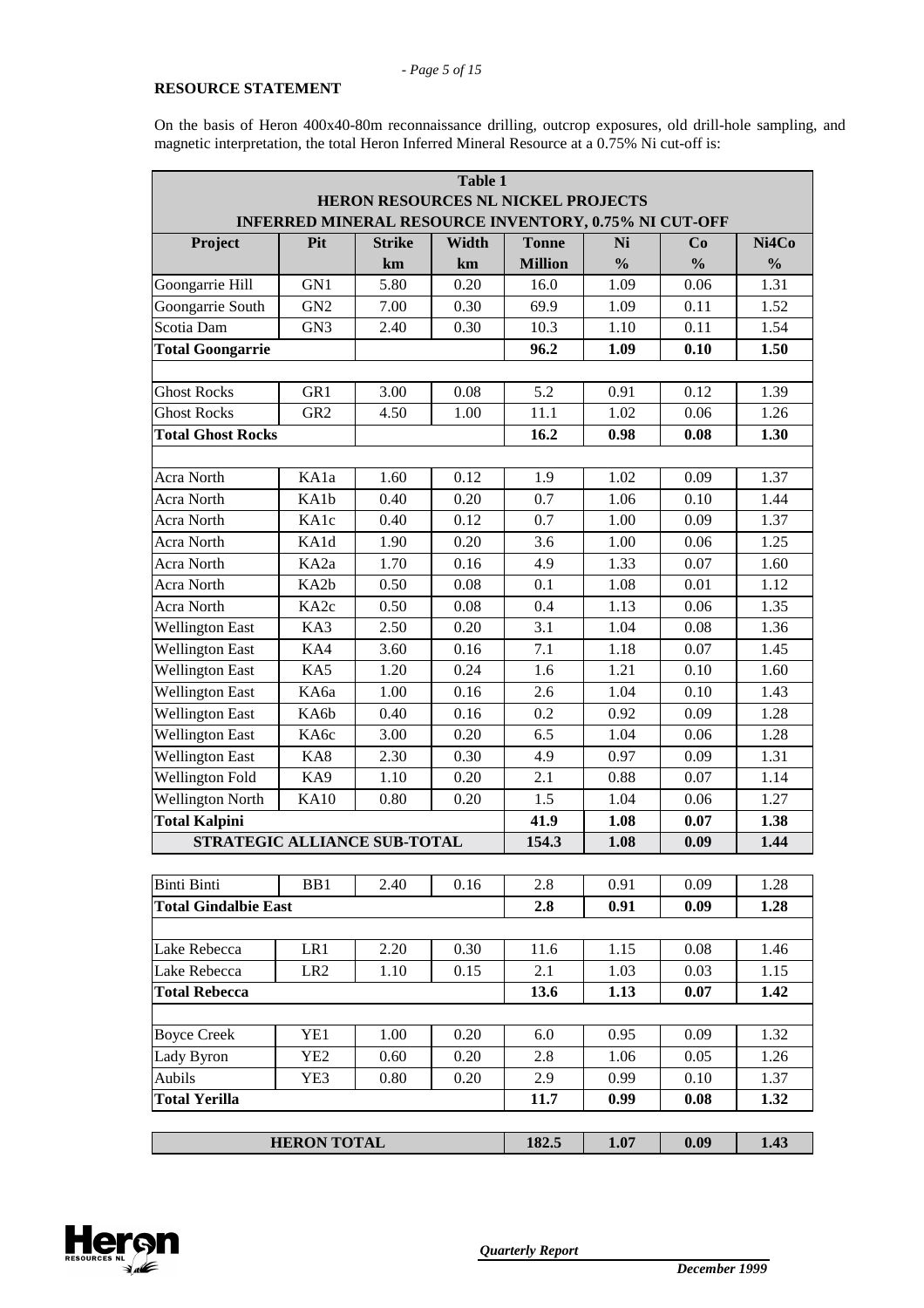## *- Page 6 of 15*

The resource estimate uses intercepts above 0.75% Ni over a minimum 2 metre vertical thickness, with a maximum 2 metre of internal waste within the calculated intercept.



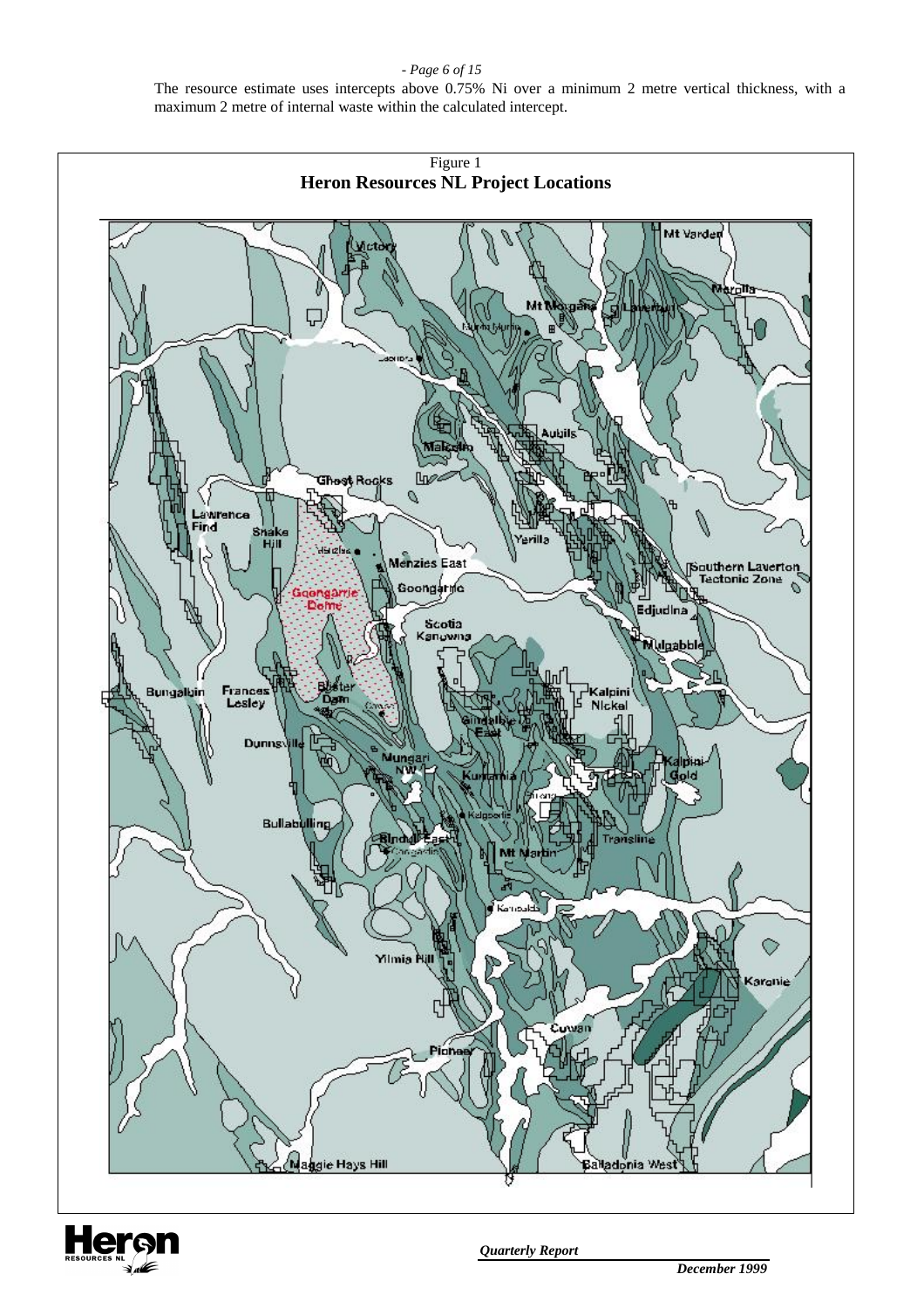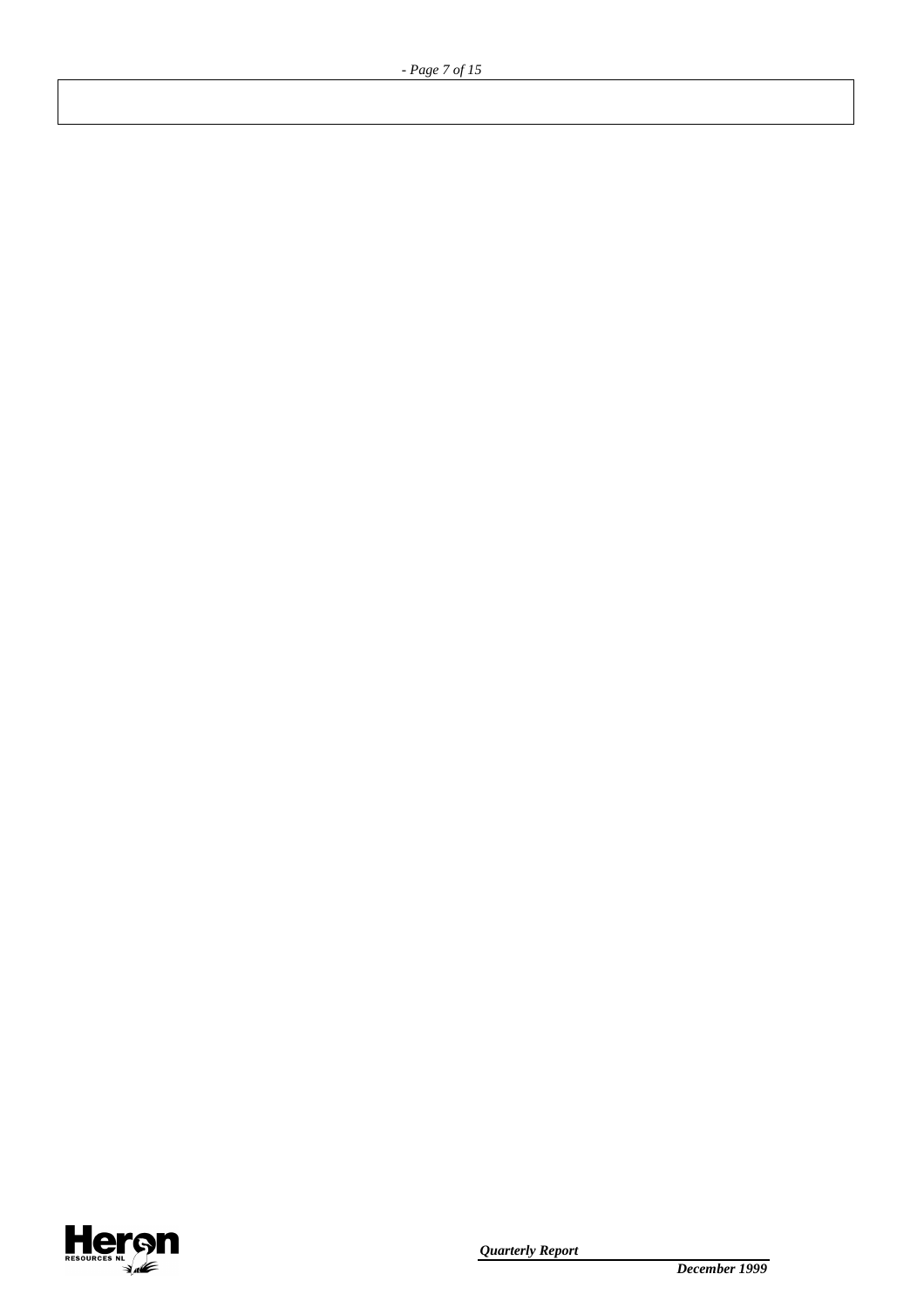#### **2. EXPLORATION REVIEW**

#### **2.1 CAWSE STAGE II STRATEGIC ALLIANCE PROVINCE**

Tenement acquisition continues. The Heron Goongarrie Hill South Prospect, a granted Mining Lease, has been added to the Strategic Alliance.

A Three Stage resource definition program involving 20,000m RC and 350m Diamond drilling has been planned to June 2000, to upgrade the status of existing resources to the Indicated Mineral Resource category, in particular within three high grade zones delineated at the Goongarrie South and Scotia Dam Prospects .

#### ! *Stage 1 PQ Diamond Drilling*

To quantify the confidence level of the RC drill hole samples within the Goongarrie Project, Heron proposes to drill eight (8) PQ diamond drill holes within four selected high grade zones.

#### ! *Stage 2 80x80m Reverse Circulation Drilling*

The main thrust will be the systematic RC drilling on an 80x80m drill pattern of three high grade zones delineated by the 400x80m drill program at Goongarrie South and Scotia Dam. Approximately 400 vertical RC drill holes for 18,000m is proposed.

The aim is to upgrade the status of existing resources, as the primary source of ore feed for 30 years to the Cawse Stage II Screened Ore Circuit. Resource targeting will be aimed at achieving the following parameters.

| Indicated Mineral Resource, minimum target | 50 mt at 1.1% Ni (0.75% Ni cut-off) |
|--------------------------------------------|-------------------------------------|
| Screen Upgrade Material (-0.5mm)           |                                     |
| % Mass Recovery                            | 60%                                 |
| % Ni and Co Upgrade                        | 30%                                 |
| <b>Upgrade Ore</b>                         | 30 mt at 1.4% Ni                    |
| Minimum pit dimensions                     | 800m x 160m                         |
| Maximum overburden thickness               | 20 <sub>m</sub>                     |
| Minimum ore thickness                      | 8m (0.75% Ni cut-off)               |

#### ! *Stage 3 Lateral Continuity Study, 40x20m Reverse Circulation Drilling*

The main thrust will be the systematic RC drilling on a 40x20m drill pattern of two representative highgrade zones covering Goongarrie Hill siliceous ore and Goongarrie South limonite ore. This is to facilitate geo-statistical modeling.

#### **2.1.1 Goongarrie Nickel Project**

Heron 100%. Centaur holds toll milling rights to process ore through Cawse Stage II. Nickel (- gold).

Drilling was completed on high grade nickel-cobalt ore zones defined from the September 1999 800x80m reconnaissance drilling.

#### *Goongarrie Hill Prospect*

During the Quarter, 1,944m of drilling was completed. A total of 46 vertical Reverse Circulation drill holes at 400x80m centres was completed (GWRC023 to 068).

Mineralised zones at Goongarrie Hill tend to be lower grade siliceous ore occurring at shallow depths. Screen upgrades for nickel and cobalt are very good. At a -0.5mm screen size, there is a 45% coarse silica reject, increasing both nickel and cobalt grades by 44%, with 77% of metal retained.

Shallow high grade ore centred on GWRC068 (6m at 1.25% Ni) has been targeted for processing through Cawse Stage I during 2000. The ore zone is on a granted Mining Lease. A Notice of Intent to Mine is in preparation, and an archaeological survey has been commissioned for February 2000.

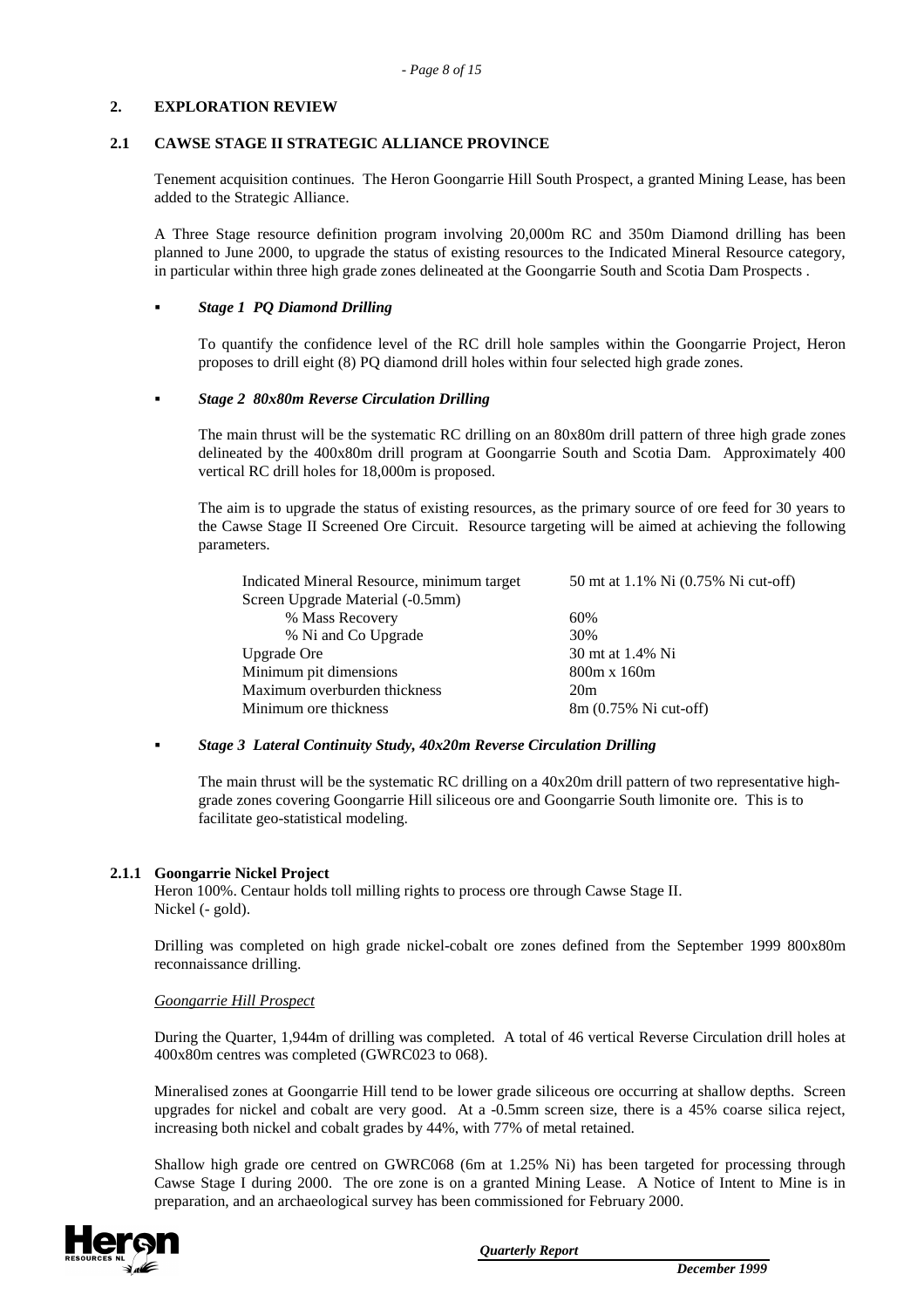# *- Page 9 of 15*

Significant mineralised drill intersections returned during the Quarter are detailed in Table 2 following.

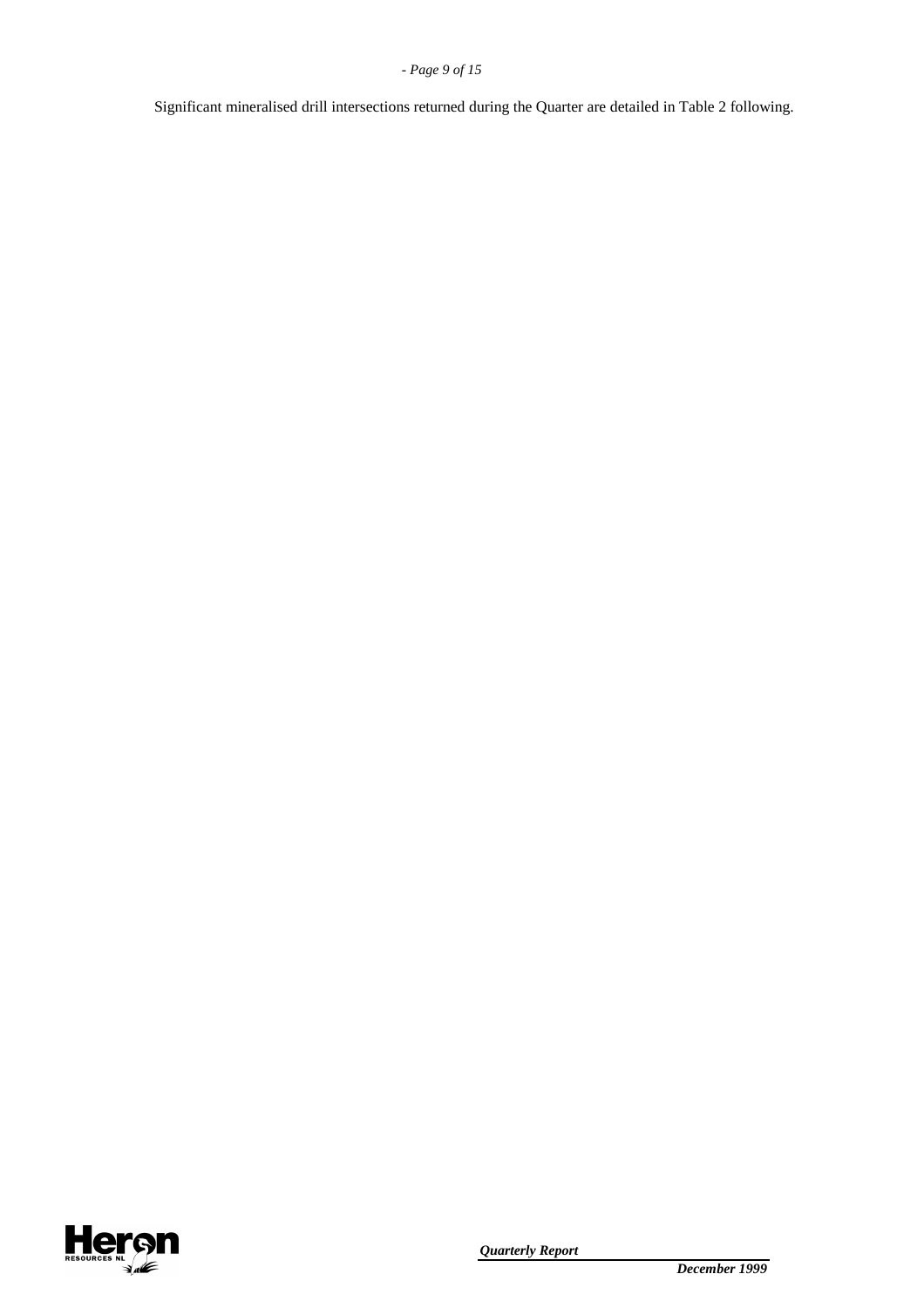|  | - Page 10 of 15 |  |  |  |
|--|-----------------|--|--|--|
|--|-----------------|--|--|--|

| <b>Table 2</b>                                                                              |              |                  |                |                |                   |                     |                     |               |  |  |
|---------------------------------------------------------------------------------------------|--------------|------------------|----------------|----------------|-------------------|---------------------|---------------------|---------------|--|--|
| <b>GOONGARRIE HILL PROSPECT</b><br>RCP Drilling Significant Intersections, 0.75% Ni Cut-off |              |                  |                |                |                   |                     |                     |               |  |  |
| Hole                                                                                        | <b>North</b> |                  |                |                |                   |                     |                     | Ni4Co         |  |  |
| <b>Number</b>                                                                               | m            | <b>East</b><br>m | From<br>m      | <b>To</b><br>m | <b>Thick</b><br>m | Ni<br>$\frac{0}{0}$ | Co<br>$\frac{6}{9}$ | $\frac{0}{0}$ |  |  |
| GWRC032                                                                                     | 76000        | 1520             | 15             | 22             | 7                 | 1.03                | 0.020               | 1.11          |  |  |
| GWRC036                                                                                     | 76400        | 1600             | 8              | 19             | 11                | 0.94                | 0.042               | 1.11          |  |  |
| GWRC038                                                                                     | 77200        | 1360             | 15             | 17             | $\overline{c}$    | 1.07                | 0.032               | 1.20          |  |  |
| GWRC040                                                                                     | 77200        | 1520             | 6              | 16             | 10                | 1.06                | 0.093               | 1.43          |  |  |
| GWRC043                                                                                     | 78000        | 1200             | $\overline{7}$ | 17             | 10                | 0.89                | 0.045               | 1.07          |  |  |
| GWRC046                                                                                     | 78000        | 1440             | $\overline{6}$ | 8              | $\overline{c}$    | 1.09                | 0.086               | 1.43          |  |  |
|                                                                                             |              |                  | 14             | 16             | $\overline{2}$    | 1.27                | 0.023               | 1.36          |  |  |
| GWRC047                                                                                     | 78000        | 1520             | $\overline{7}$ | 9              | $\overline{2}$    | 0.96                | 0.019               | 1.03          |  |  |
|                                                                                             |              |                  | 16             | 21             | $\overline{5}$    | 1.29                | 0.083               | 1.63          |  |  |
| GWRC049                                                                                     | 78400        | 1120             | 1              | 6              | 5                 | 1.04                | 0.068               | 1.31          |  |  |
| GWRC050                                                                                     | 78400        | 1040             | $\overline{3}$ | 9              | 6                 | 1.38                | 0.080               | 1.70          |  |  |
|                                                                                             |              |                  | 16             | 19             | $\overline{3}$    | 1.17                | 0.028               | 1.28          |  |  |
|                                                                                             |              |                  | 31             | 33             | $\overline{2}$    | 1.02                | 0.019               | 1.09          |  |  |
| GWRC051                                                                                     | 78400        | 960              | 14             | 17             | $\overline{3}$    | 0.84                | 0.128               | 1.35          |  |  |
|                                                                                             |              |                  | 19             | 22             | $\overline{3}$    | 1.03                | 0.117               | 1.50          |  |  |
| GWRC053                                                                                     | 78800        | 1280             | $\overline{5}$ | 8              | $\overline{3}$    | 1.44                | 0.073               | 1.73          |  |  |
| GWRC056                                                                                     | 78800        | 1040             | $\overline{3}$ | 6              | $\overline{3}$    | 1.02                | 0.049               | 1.21          |  |  |
|                                                                                             |              |                  | 12             | 20             | 8                 | 1.32                | 0.047               | 1.51          |  |  |
|                                                                                             |              |                  | 30             | 32             | $\overline{2}$    | 1.23                | 0.023               | 1.32          |  |  |
| GWRC057                                                                                     | 78800        | 960              | 8              | 14             | 6                 | 1.02                | 0.060               | 1.26          |  |  |
| GWRC061                                                                                     | 78800        | 1360             | 13             | 21             | 8                 | 1.10                | 0.093               | 1.47          |  |  |
| GWRC062                                                                                     | 78800        | 1440             | $\overline{0}$ | 14             | 14                | 0.91                | 0.051               | 1.11          |  |  |
| GWRC063                                                                                     | 79600        | 1280             | $\mathbf{1}$   | 10             | 9                 | 0.87                | 0.045               | 1.05          |  |  |
|                                                                                             |              |                  | 15             | 17             | $\overline{2}$    | 1.24                | 0.025               | 1.34          |  |  |
| GWRC064                                                                                     | 79600        | 1200             | 6              | 13             | $\overline{7}$    | 2.01                | 0.155               | 2.63          |  |  |
|                                                                                             |              |                  | 22             | 29             | $\overline{7}$    | 1.01                | 0.021               | 1.09          |  |  |
| GWRC068                                                                                     | 76400        | 1440             | 11             | 17             | 6                 | 1.25                | 0.018               | 1.33          |  |  |

A diamond drilling program has been designed for February 2000, to secure metallurgical samples and confirm the RC drill grades. Once metallurgical performance is confirmed, a detailed 40x20m RC drilling program will be completed for geostatistical audit of the mineralisation.

### *Goongarrie South and Scotia Dam Prospects*

All Goongarrie South and Scotia Dam nickel-cobalt mineralisation has been converted into Mining Lease applications.

During the Quarter, 8,656m of drilling was completed over the complete tenement area. A total of 150 vertical Reverse Circulation drill holes at 400x80m centres was completed (GSRC103 to GSRC252 ). Drilling conditions have continued to be difficult, due to moist samples in mineralisation.

Drilling has consistently encountered siliceous and limonitic mineralisation overlying olivine adcumulate. The mineralisation has a very low MgO content (-1%), suggesting a very good autoclave performance can be expected. The "bonanza" grade material is invariably a limonite-rich ore style.

Distinct and continuous eastern, central and western zones of mineralisation have been defined within a wide olivine cumulate sequence. To date, no barren intrusives have been identified with the ore horizon, giving rise to the excellent ore continuity which is observed.

Of interest, gold mineralisation has been intersected in Heron's nickel laterite drilling, with the main Au-As anomaly at a 100ppb Au threshold extending over a 2.2km strike length. Heron has completed a gold targeting plan, and Centaur are to evaluate their pre-emptive right in respect of non-nickel targets.

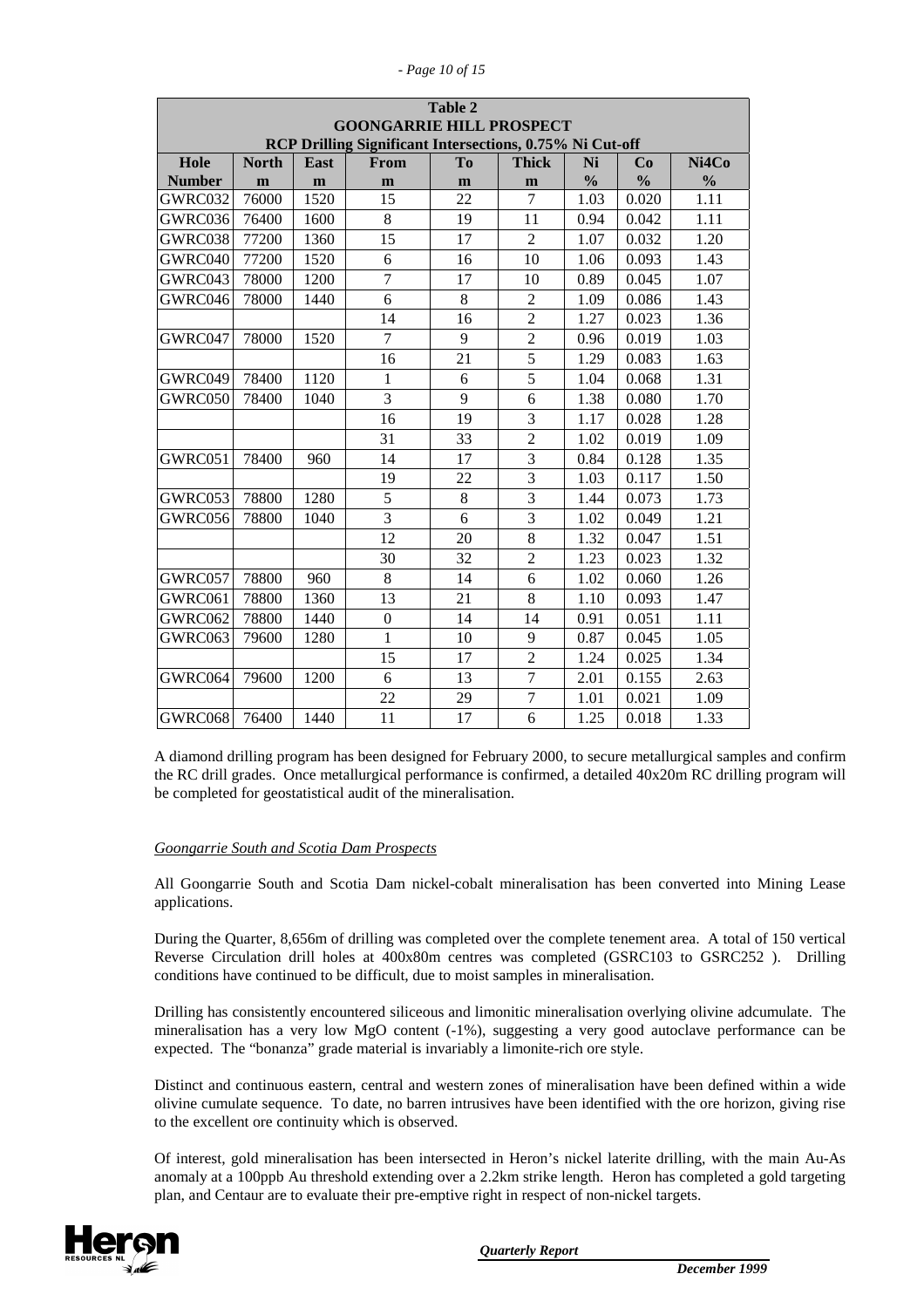# *- Page 11 of 15*

Significant mineralised drill intersections returned during the Quarter are detailed in Table 3 following.

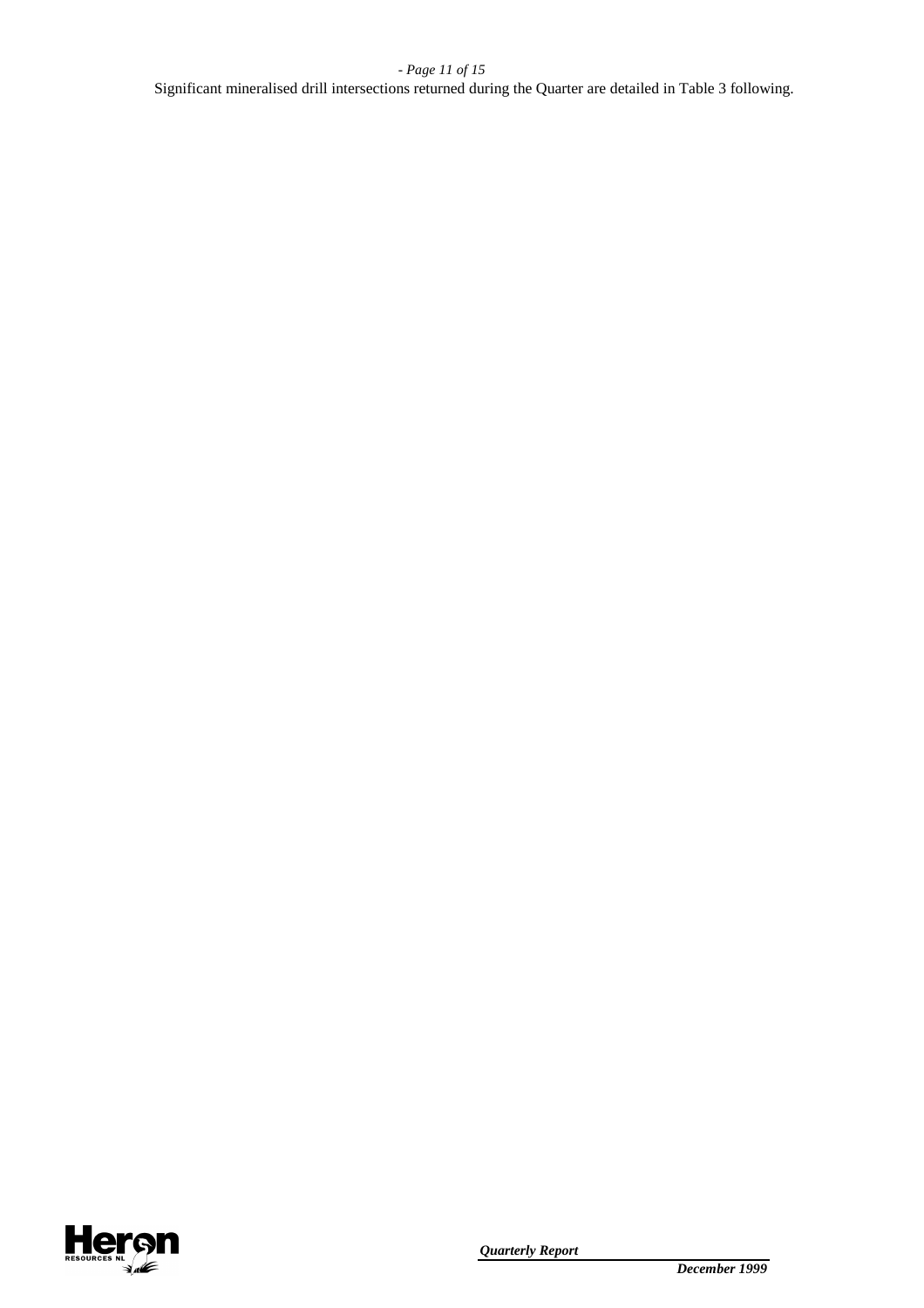|  |  |  | <i>- Page 12 of 15</i> |  |
|--|--|--|------------------------|--|
|--|--|--|------------------------|--|

| Table 3                                 |                                                          |           |                   |          |                      |                       |                        |                       |  |  |  |  |
|-----------------------------------------|----------------------------------------------------------|-----------|-------------------|----------|----------------------|-----------------------|------------------------|-----------------------|--|--|--|--|
|                                         | <b>GOONGARRIE SOUTH PROSPECT</b>                         |           |                   |          |                      |                       |                        |                       |  |  |  |  |
|                                         | RCP Drilling Significant Intersections, 0.75% Ni Cut-off |           |                   |          |                      |                       |                        |                       |  |  |  |  |
| Hole                                    | <b>North</b>                                             | East      | From              | To       | <b>Interval</b>      | Ni                    | Co                     | Ni4Co                 |  |  |  |  |
| <b>Number</b><br>GSRC065                | m<br>64400                                               | m<br>3920 | m<br>12           | m<br>17  | m<br>5               | $\frac{0}{0}$<br>0.94 | $\frac{0}{0}$<br>0.142 | $\frac{0}{0}$<br>1.50 |  |  |  |  |
| GSRC070                                 | 59200                                                    | 6160      | 6                 | 11       | 5                    | 0.93                  | 0.079                  | 1.24                  |  |  |  |  |
| GSRC074                                 | 58800                                                    | 6000      | 24                | 30       | 6                    | 0.98                  | 0.035                  | 1.12                  |  |  |  |  |
| GSRC076                                 | 58800                                                    | 6160      | 14                | 35       | 21                   | 1.39                  | 0.226                  | 2.29                  |  |  |  |  |
| GSRC077                                 | 58800                                                    | 6240      | 11                | 19       | 8                    | 1.03                  | 0.088                  | 1.38                  |  |  |  |  |
| GSRC082                                 | 58400                                                    | 6320      | 23                | 27       | $\overline{4}$       | 0.98                  | 0.187                  | 1.72                  |  |  |  |  |
| GSRC083                                 | 58400                                                    | 6400      | 24                | 29       | 5                    | 0.90                  | 0.129                  | 1.42                  |  |  |  |  |
| GSRC089                                 | 56000                                                    | 7280      | 10                | 17       | 7                    | 1.10                  | 0.083                  | 1.43                  |  |  |  |  |
| GSRC090                                 | 56000                                                    | 7360      | 20                | 35       | 15                   | 1.03                  | 0.082                  | 1.36                  |  |  |  |  |
| GSRC095                                 | 58400                                                    | 6000      | 14                | 30       | 16                   | 0.93                  | 0.070                  | 1.21                  |  |  |  |  |
| <b>GSRC100</b>                          | 72400                                                    | 1840      | 19                | 23       | $\overline{4}$       | 1.08                  | 0.148                  | 1.67                  |  |  |  |  |
| <b>GSRC106</b>                          | 72400                                                    | 1920      | 17                | 37       | 20                   | 0.94                  | 0.066                  | 1.20                  |  |  |  |  |
| <b>GSRC109</b>                          | 73200                                                    | 1440      | 29                | 53       | 24                   | 1.01                  | 0.049                  | 1.20                  |  |  |  |  |
| <b>GSRC110</b>                          | 73200                                                    | 1360      | 22                | 27       | 5                    | 1.28                  | 0.127                  | 1.79                  |  |  |  |  |
|                                         |                                                          |           |                   |          |                      |                       |                        |                       |  |  |  |  |
| GSRC125                                 | 72000<br>72800                                           | 1680      | 41                | 49       | $\,$ 8 $\,$          | 1.04                  | 0.048                  | 1.23                  |  |  |  |  |
| GSRC146<br>$\overline{\text{GSRC}}$ 149 | 72800                                                    | 1120      | 19                | 24       | 5                    | 0.89                  | 0.268<br>0.223         | 1.96<br>2.07          |  |  |  |  |
|                                         |                                                          | 1680      | 44                | 55       | 11                   | 1.18                  |                        |                       |  |  |  |  |
| GSRC150                                 | 72800                                                    | 1760      | 45<br>30          | 54<br>36 | 9                    | 1.44                  | 0.113                  | 1.89                  |  |  |  |  |
| GSRC153                                 | 73600                                                    | 1200      | 9                 | 17       | 6                    | 1.10                  | 0.021<br>0.051         | 1.18<br>1.32          |  |  |  |  |
| GSRC160                                 | 71200                                                    | 2400      |                   |          | 8                    | 1.12                  |                        |                       |  |  |  |  |
|                                         |                                                          |           | 21                | 45       | 24                   | 1.32                  | 0.146                  | 1.91                  |  |  |  |  |
| GSRC163                                 | 71200                                                    | 2480      | $\,$ 8 $\,$<br>19 | 18       | 10<br>$\overline{4}$ | 1.09                  | 0.069                  | 1.37                  |  |  |  |  |
| <b>GSRC165</b>                          | 70400                                                    | 2320      |                   | 23       |                      | 0.93                  | 0.038                  | 1.08                  |  |  |  |  |
|                                         |                                                          |           | 33                | 69       | 36                   | 1.38                  | 0.060                  | 1.17                  |  |  |  |  |
| <b>GSRC167</b>                          | 70400                                                    | 2480      | 22                | 40       | 18                   | 1.38                  | 0.038                  | 1.53                  |  |  |  |  |
| GSRC169                                 | 70400                                                    | 2640      | 30                | 39       | 9                    | 1.05                  | 0.070                  | 1.33                  |  |  |  |  |
| <b>GSRC170</b>                          | 70400                                                    | 2720      | 49                | 63       | 14                   | 1.13                  | 0.071                  | 1.42                  |  |  |  |  |
| GSRC175                                 | 69600                                                    | 2240      | 28                | 40       | 12                   | 1.15                  | 0.173                  | 1.84                  |  |  |  |  |
| GSRC176                                 | 69600                                                    | 2320      | 48                | 56       | 8                    | 1.48                  | 0.054                  | 1.69                  |  |  |  |  |
| GSRC183                                 | 69600                                                    | 2880      | 18                | 30       | 12                   | 0.90                  | 0.064                  | 1.15                  |  |  |  |  |
| <b>GSRC191</b>                          | 68800                                                    | 2560      | 26                | 34       | 8                    | 1.49                  | 0.338                  | 2.84                  |  |  |  |  |
| <b>GSRC192</b>                          | 68800                                                    | 2640      | 18                | 26       | $\,$ 8 $\,$          | 1.30                  | 0.150                  | 1.89                  |  |  |  |  |
| <b>GSRC194</b>                          | 68800                                                    | 2800      | 53                | 64       | 11                   | 0.91                  | 0.033                  | 1.04                  |  |  |  |  |
| <b>GSRC196</b>                          | 68800                                                    | 2960      | 36                | 41       | 5                    | 1.17                  | 0.494                  | 3.14                  |  |  |  |  |
| <b>GSRC197</b>                          | 68800                                                    | 3040      | 34                | 50       | 16                   | 1.58                  | 0.317                  | 2.84                  |  |  |  |  |
|                                         |                                                          |           | 54                | 58       | 4                    | 1.42                  | 0.067                  | 1.69                  |  |  |  |  |
| GSRC198                                 | 68800                                                    | 3120      | 19                | 64       | 45                   | 1.06                  | 0.076                  | 1.36                  |  |  |  |  |
| <b>GSRC200</b>                          | 68400                                                    | 3120      | 14                | 34       | 20                   | 1.11                  | 0.184                  | 1.85                  |  |  |  |  |
| <b>GSRC201</b>                          | 68400                                                    | 3120      | 20                | 32       | 12                   | 0.98                  | 0.015                  | 1.04                  |  |  |  |  |
|                                         |                                                          |           | 40                | 48       | 8                    | 1.09                  | 0.053                  | 1.30                  |  |  |  |  |
| <b>GSRC202</b>                          | 68400                                                    | 3280      | 24                | 40       | 16                   | 1.15                  | 0.119                  | 1.62                  |  |  |  |  |
| GSRC203                                 | 68000                                                    | 2720      | 19                | 31       | 12                   | 1.07                  | 0.042                  | 1.24                  |  |  |  |  |
| GSRC204                                 | 68000                                                    | 2800      | 24                | 40       | 16                   | 1.29                  | 0.469                  | 3.16                  |  |  |  |  |
| GSRC212                                 | 68000                                                    | 2640      | 26                | 39       | 13                   | 0.94                  | 0.065                  | 1.20                  |  |  |  |  |
| <b>GSRC213</b>                          | 68406                                                    | 2800      | 10                | 20       | 10                   | 1.53                  | 0.206                  | 2.35                  |  |  |  |  |
| <b>GSRC220</b>                          | 65600                                                    | 3680      | 23                | 37       | 14                   | 1.02                  | 0.267                  | 2.09                  |  |  |  |  |
| <b>GSRC224</b>                          | 64800                                                    | 4000      | $\,8\,$           | 16       | $\,$ 8 $\,$          | 1.41                  | 0.104                  | 1.82                  |  |  |  |  |
| GSRC226                                 | 64800                                                    | 4160      | 11                | 19       | $\,$ 8 $\,$          | 0.97                  | 0.017                  | 1.04                  |  |  |  |  |
| <b>GSRC232</b>                          | 64000                                                    | 4240      | 12                | 14       | $\mathbf{2}$         | 1.66                  | 0.280                  | 2.78                  |  |  |  |  |
| GSRC238                                 | 64000                                                    | 4080      | 26                | 38       | 12                   | 0.98                  | 0.049                  | 1.17                  |  |  |  |  |
| <b>GSRC239</b>                          | 67600                                                    | 3200      | 14                | 18       | $\overline{4}$       | 1.17                  | 0.112                  | 1.62                  |  |  |  |  |
| <b>GSRC240</b>                          | 67600                                                    | 3280      | 17                | 23       | $\sqrt{6}$           | 1.17                  | 0.060                  | 1.41                  |  |  |  |  |
| <b>GSRC241</b>                          | 67600                                                    | 3360      | 19                | 30       | 11                   | 1.16                  | 0.118                  | 1.63                  |  |  |  |  |
| GSRC243                                 | 67600                                                    | 3040      | 33                | 46       | 13                   | 0.89                  | 0.067                  | 1.16                  |  |  |  |  |
| <b>GSRC251</b>                          | 65600                                                    | 3600      | 35                | 53       | 18                   | 0.99                  | 0.036                  | 1.13                  |  |  |  |  |

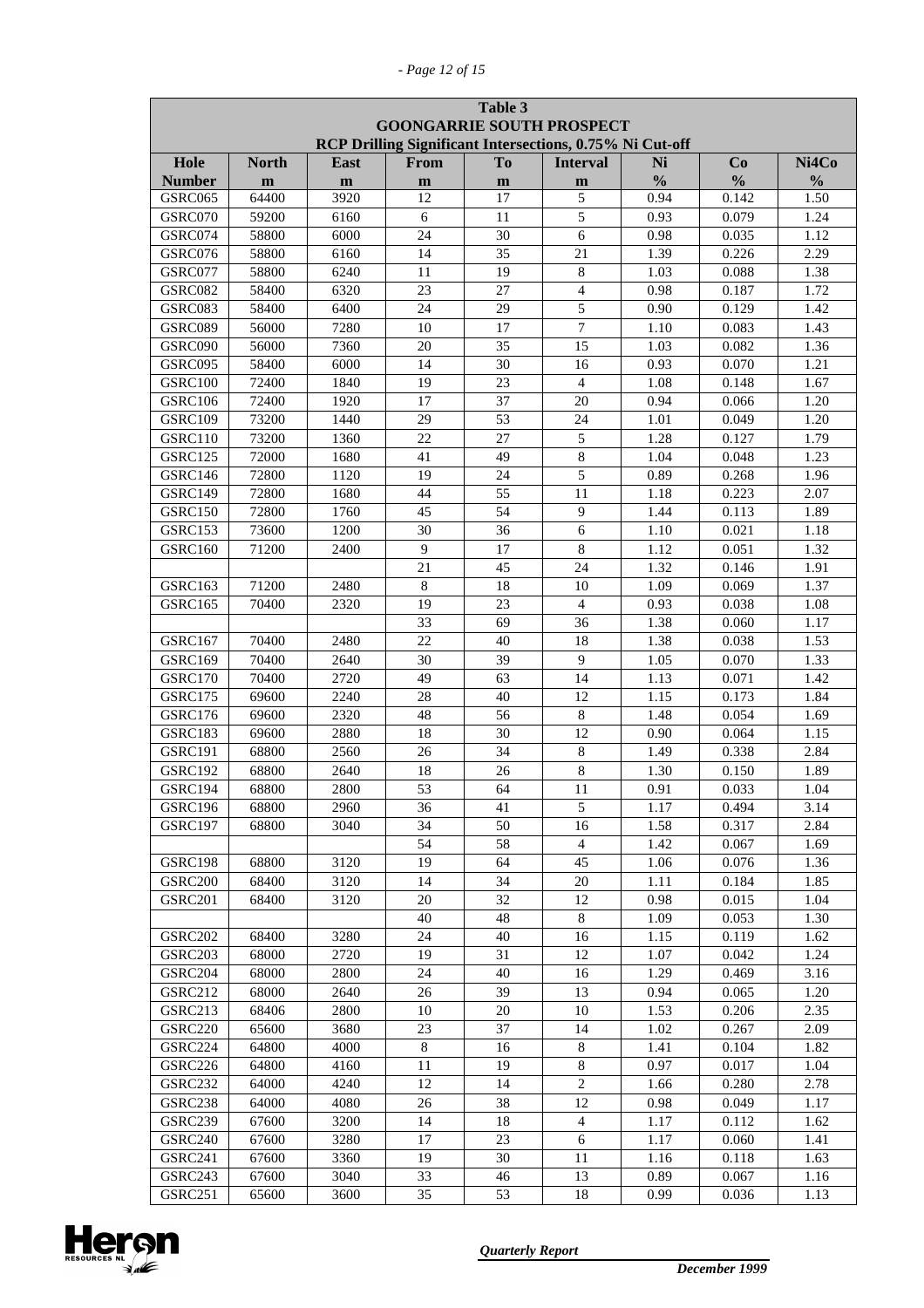#### *- Page 13 of 15*

Due to mineralised zones at Goongarrie South being high grade limonite ore, the screen upgrades predictably are less than those seen for the Goongarrie Hill siliceous mineralisation. At a -0.5mm screen size, there is a 50% coarse reject, increasing nickel and cobalt grades by 26% and 29% respectively, with 60% of metal retained. Based on these data, it is unlikely that high grade limonite-rich ore will require screening, so that future grade control in mining will require separate mark-out of siliceous and limonite ore.

A nickel sulphide target has been delineated at Scotia Dam. The anomalous interval is 18m at 2,466ppm Ni and 347ppm Cu at the basal contact of the olivine cumulate komatiite sequence. Peak copper is 0.14%.

#### **2.1.2 Ghost Rocks Nickel Project**

Heron 100%. Centaur holds toll milling rights to process ore through Cawse Stage II. Nickel.

During the Quarter, a screen upgrade program was completed. Compared to Goongarrie, ore zones tend to be lower grade material occurring at shallow depths. Screen upgrades for nickel and cobalt is reasonable. At a -0.5mm screen size, there is a 27% coarse silica reject, increasing both nickel and cobalt grades by 12%, with 80% of metal retained. There are extensive areas of siliceous mineralisation uniformly assaying 0.7-0.9% Ni. This ore style upgrades 20-60% through screening. Again, a requirement for selective mining is indicated.

In-fill drilling on a 400x80m pattern is planned, to upgrade the resource status.

#### **2.1.3 Kalpini Nickel Project**

Heron 100%. Centaur holds toll milling rights to process ore through Cawse Stage II. Nickel (- gold)

A screen upgrade sampling program, comprising 500 samples from Zones 1 to 8, has commenced to determine the upgrade potential for the various Kalpini ore types. These qualitative data will be controlled against the quantitative screening data generated through the 1999 Oretest metallurgical study.

A draft NOI was commenced to facilitate mining from Zones 3, 4 and 5. It is proposed that selected high grade zones will be drilled out on an 80x40m pattern to confirm ore zone continuity.

A geological evaluation of basal komatiite nickel-copper sulphide targets generated from Heron's RC drilling was completed. Previous soil geochemistry within the target area returned coincident anomalies of 114- 602ppm Cu and 788-1,941ppm Ni, notably at the Zone 4 Western Ultramafic. A soil anomaly of 50-230ppb Pd occurs at Zone 6, again indicating a potentially favourable nickel sulphide setting.

### **2.2 SCOTIA KANOWNA PROVINCE**

#### **2.2.1 Scotia Kanowna Project**

Heron 100%. Nickel (- gold).

#### **Gindalbie Prospect**

A detailed data appraisal was completed, generating both gold and nickel laterite targets. Ground reconnaissance was completed over all zones containing olivine cumulates and documented lateritic nickel.

A gold target has been identified in the SW project area within the Moriaty Shear Zone. Old nickel drill holes in the target area were located and re-logged and sampled. Results are awaited.

Drill testing of the gold target was planned in conjunction with nickel laterite targets. Wet ground conditions have however totally precluded rig access.

#### **Vettersburg Prospect**

The Vettersburg tenement lies south and along strike of the Heron Scotia Dam tenements and covers the granite-greenstone contact on the eastern flank of the Goongarrie-Mount Pleasant Anticline within the Walter Williams Formation. A potential nickel sulphide target is present at the komatiite basal contact.

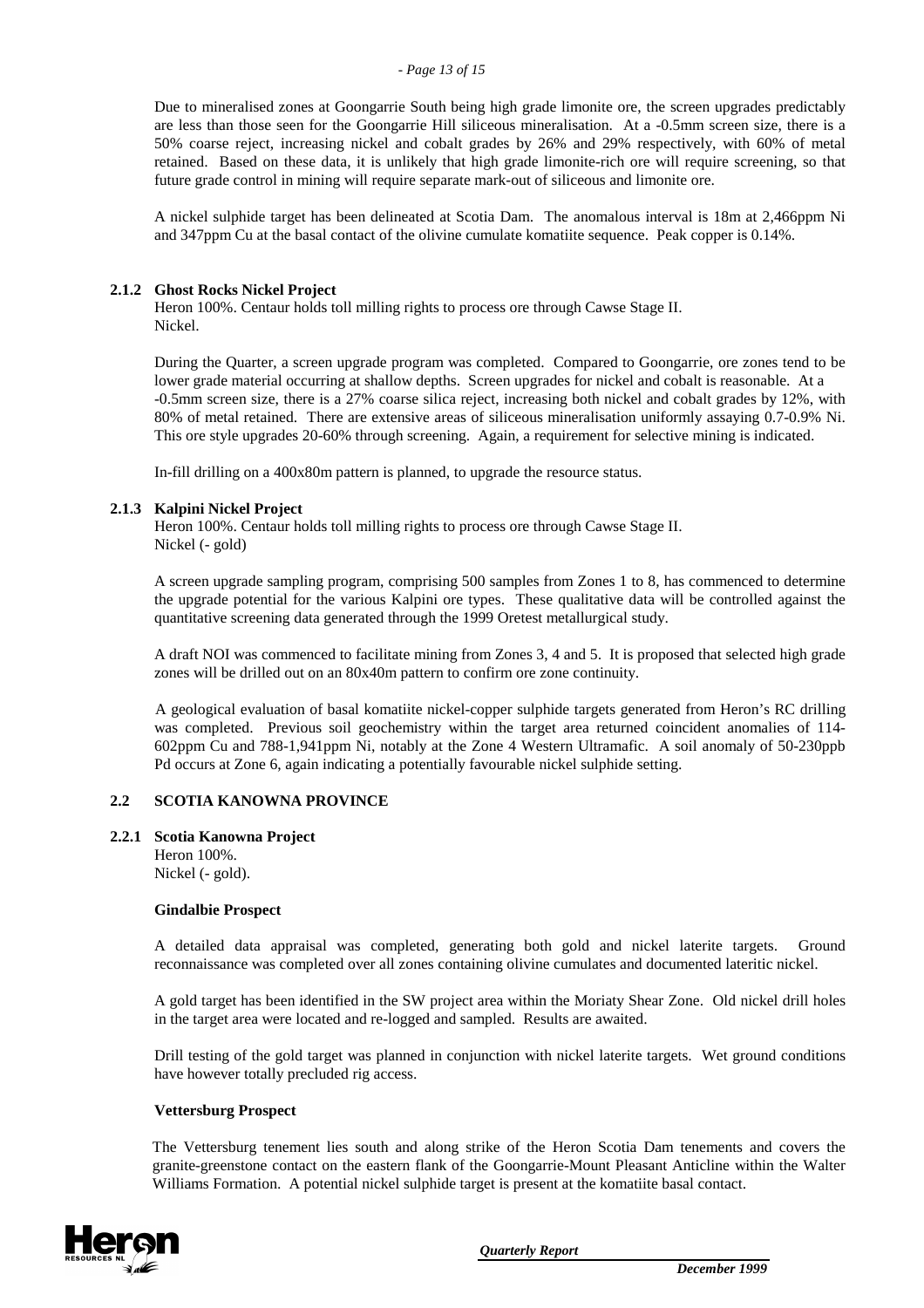## *- Page 14 of 15*

Rockchip assaying from old costeans was completed, with a peak value of 0.48% Ni returned from siliceous laterite. In terms of the lower grades expected at surface, this result is encouraging.

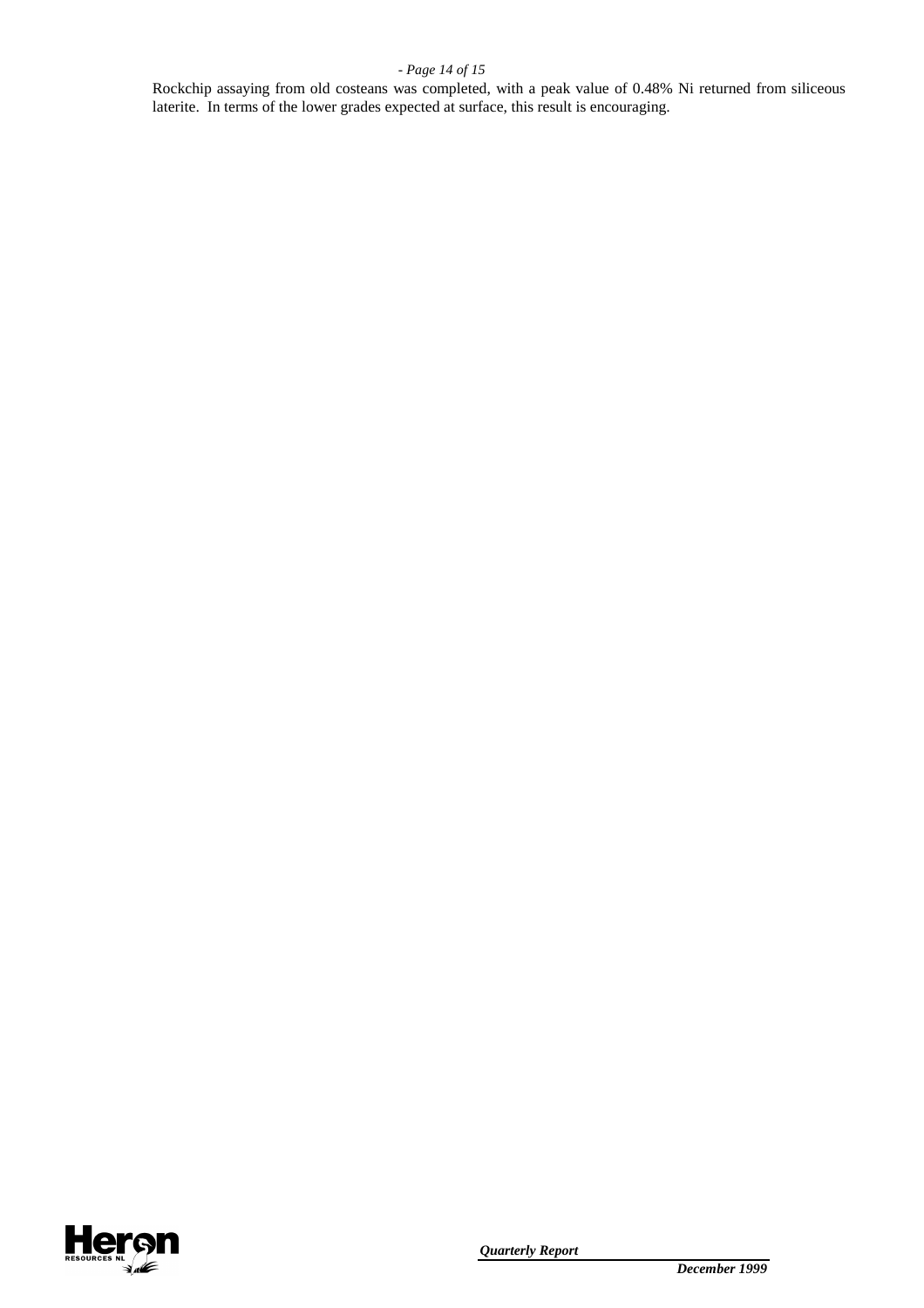### **Six Mile North Prospect**

Regional studies have been completed, evaluating Golden Cities style "gold-in-granitoid" targets. Reconnaissance of the area was completed. It appears that a uniformly transported lacustrine regolith is present, such that soil geochemical sampling may not be suited. A RAB drilling program may thus be required once drill access is possible.

### **2.2.2 Gindalbie East Project**

Heron 100%. Nickel (- gold).

#### **Binti Binti Prospect**

The Binti Binti Prospect was purchased from Gindalbie Gold NL.

The Binti Binti Prospect is located approximately 80km NE of Kalgoorlie immediately north of the Heron Kalpini Nickel Project. The tenement comprises a wedge of northerly striking interlayered komatiite, basalt and felsic volcanic rock. Alluvium and laterite obscures bedrock.

Aircore and RAB drilling carried out by previous explorers has delineated lateritic nickel-cobalt mineralisation. Significant intersections at a 1.0% Ni cut-off include:

- ! 10m at 1.14% Ni, 0.12% Co,
- ! 6m at 1.28% Ni, 0.15% Co
- ! 4m at 1.18% Ni, 0.07% Co
- ! 4m at 1.14% Ni, 0.10% Co.

The currently estimated Inferred Mineral Resource at a 0.75% Ni lower cut-off is 2.8 million tonne at 0.91% Ni and 0.092% Co. Cobalt is particularly elevated.

Selected mineralised Aircore drillholes will be re-sampled and submitted at one-metre intervals, as original assaying was carried out on mainly broad composites. An RC drilling program has been designed for the Binti Binti Prospect and drill collars pegged and access determined. Drilling is planned to be completed during the March 2000 Quarter, subject to rig access in low lying areas.

### **Acra Nickel Sulphide Prospect**

A tenement holding immediately south of and adjoining Heron's Acra North nickel laterite resource was offered to Heron.

Previously identified nickel sulphide targets at Acra were assessed, and an acquisition offer made and accepted. Receipt of formal sale documentation is awaited.

The addition of nickel sulphide to a nickel laterite autoclave feed has potential acid generation benefits. Heron is systematically re-assessing its ultramafic tenement holding for nickel sulphide targets.

### **2.2.3 Menzies East Joint Venture Project**

Heron 100%. Golden State Resources right to earn 60%. Gold - nickel.

Golden State advise that regional studies continue.

## **2.3 EMU FAULT PROVINCE**

**2.3.1 Kalpini Gold Project**

Heron 100%. Nickel infrastructure - gold.

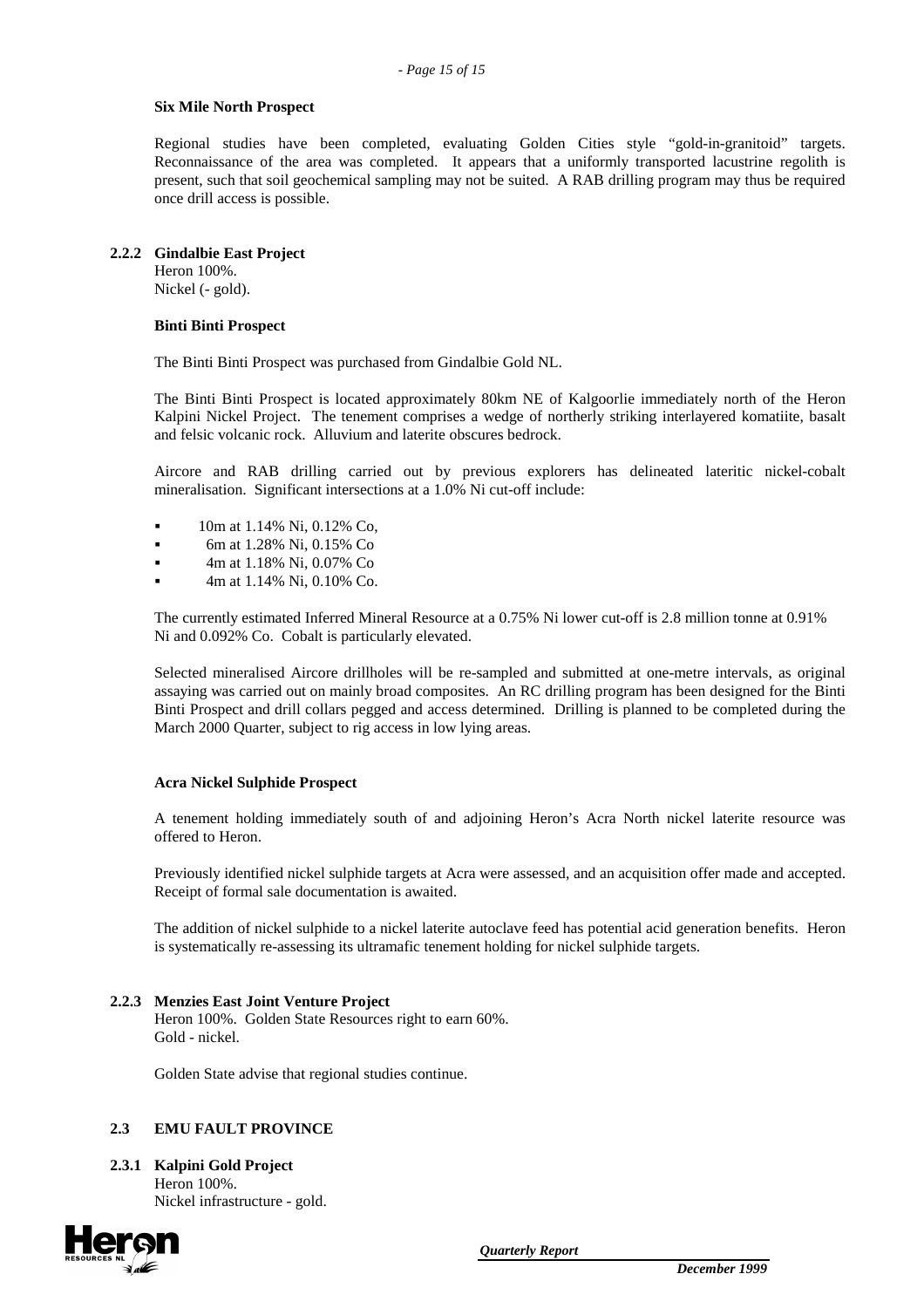## *- Page 16 of 15*

Discussions regarding farm-out of gold rights at Kalpini are current.

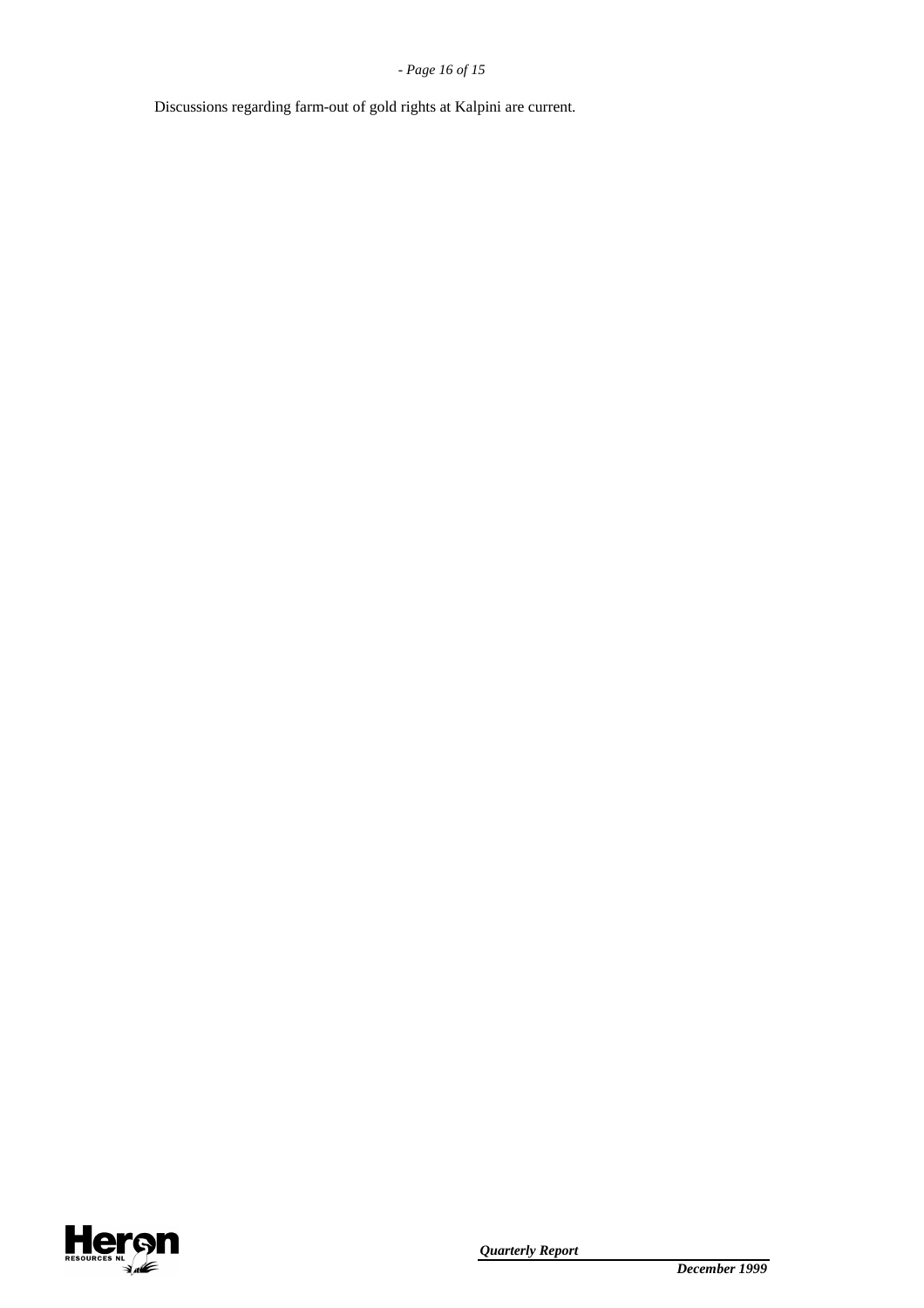## **2.3.2 Transline Project**

Heron 100%. Nickel (- gold).

Additional ground was acquired within the eastern project area covering highly anomalous +50ppb soil gold targets associated with the ore-hosting GMQ Shear Zone. GIS compilations were completed, and have defined several  $+1g/t$  Au RAB anomalies, peaking at 6g/t Au. Advanced joint venture discussions are current.

## **2.4 KEITH KILKENNY PROVINCE**

### **2.4.1 Malcolm Nickel Project**

Heron 100%. Nickel (- gold).

A probable olivine cumulate sequence has been defined for lateritic nickel assessment. The project area is on the western margin of the Keith Kilkenny Tectonic Zone, and adjoins the Apollo Hill gold mining centre. This geological setting suggests gold prospectivity is high.

## **2.4.2 Edjudina Nickel Project**

Heron 100%. Nickel (- gold).

Tenement rationalisation was completed, with surrender of tenements lacking ultramafic rocks. Ethnographic surveys are current.

## **2.4.3 Edjudina Gold Project**

Heron 100%. Gold.

### **Banjo Prospect**

With the improvement and then consolidation of the gold price well above A\$400 per ounce, desk studies were run on the Banjo Prospect, to evaluate whether custom milling is a viable option for cash flow generation. It was concluded that planned resource drilling at Banjo should remain in abeyance.

### **2.4.4 Edjudina Laverton Joint Venture Project**

Heron 100%, retains all nickel rights. Croesus Mining NL right to earn 80% in gold projects only.

### **Edjudina Prospect**

Additional tenements were acquired, and consideration given to be incorporation into the Joint Venture. Work consisted of reconnaissance AC and RAB drilling with a total of 8,400m drilled at the Snowy Well, Morris Corner and Red Gate Bore Prospects.

Two fences of RAB and AC drilling tested the sheetwash covered western portion of the project area. Subtle NNE-trending aeromagnetic features branching off the regional Yilgangi Fault were targeted. Best results from this drilling was 5m at 42ppb Au from 45m and 5m at 120ppb Au from 40m.

Intersecting aeromagnetic features with a coincident, low order NNW-trending soil gold anomaly near Morris Corner was tested with three lines of RAB drilling. Drill hole anomalies from previous explorers were recorded 400 metres SW of the target area. Best results recorded from drilling at Morris Corner were 5m at 550ppb Au from 25m, 3m at 230ppb Au from 49m and 10m at 200ppb Au from 45m.

The anomalous gold grades are associated with a weathered fine grained foliated clay-sericite volcaniclastic sequence.

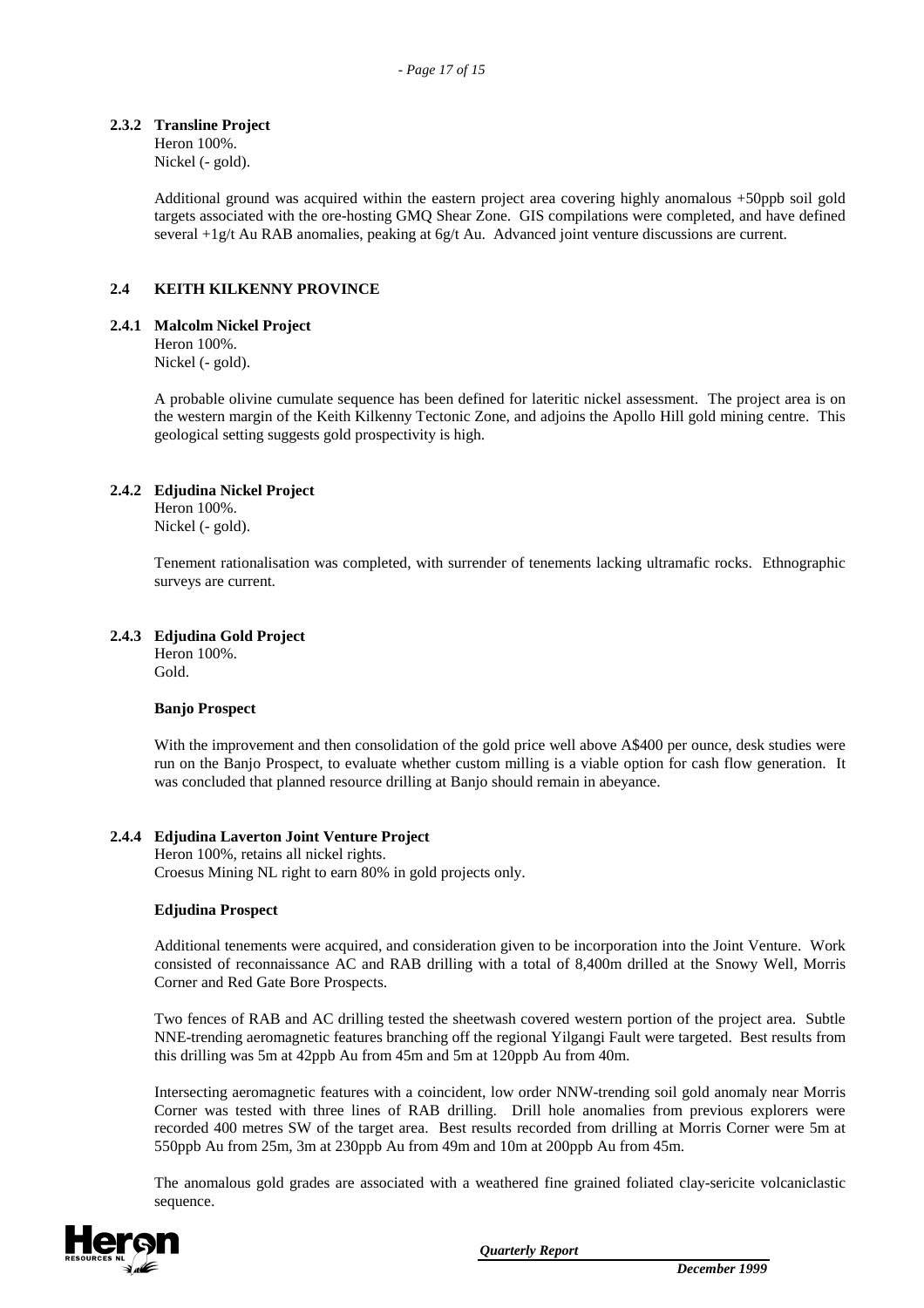## **Varden Prospect**

A RAB program was completed on the Varden tenement located 50km north of Laverton, to test low-tenor soil anomalies defined by previous explorers. A total of 27 holes for 1,108m were drilled over three lines with 100m drill centres. Assay results are awaited.

Rock types encountered include black shale, chlorite-altered quartzite, serpentine-rich ultramafic rocks and lesser basalt, dolerite, gabbro, porphyry, felsic schist and banded-iron formation. Chlorite and sericite were the dominant alteration types encountered, with minor silica and carbonate alteration.

The serpentinite located in drilling will be evaluated by Heron for its lateritic nickel potential.

### **2.4.5 Southern Laverton Tectonic Zone Joint Venture Project**

Heron 100%, retains all nickel rights. Gutnick Resources NL right to earn 80% in gold projects only.

Gutnick Resources are completing a GIS data evaluation, identifying follow up drill targets.

### **2.4.6 Mulgabbie Nickel Project**

Heron 100%. Nickel (- gold).

#### **Lake Rebecca Nickel Prospect**

Scoping studies are current, with the view to entering a toll milling arrangement. Metallurgical assessment on bulk drill samples has commenced. An archaeological survey was completed, and report is awaited.

#### **2.4.7 Karonie South Joint Venture Project**

Heron 100%. WMC right to earn 80%. Gold (- nickel - base metals).

A Letter Agreement was signed between WMC Resources Limited ("WMC") and Heron whereby WMC may earn 80% through expending \$300,000, and free carrying Heron through to Decision to Mine.

### **2.5 MUNGARI PROVINCE**

#### **2.5.1 Mungari Northwest Joint Venture Project** Heron 100%. Kundana Gold right to earn 50%. Gold.

Rationalisation of ground holdings was completed. The project now remaining consists of two Exploration Licences awaiting grant.

#### **2.6 LEONORA LAVERTON PROVINCE**

## **2.6.1 Laverton Nickel Project**

Heron 100%. Nickel - gold.

#### **Merolia Prospect**

The tenements cover the northern extension to the Coglia Well nickel laterite-hosting ultramafic unit. Open file records show the presence of nickeliferous laterite. An expression of interest regarding a gold joint venture is being considered. Tenement grant is awaited.

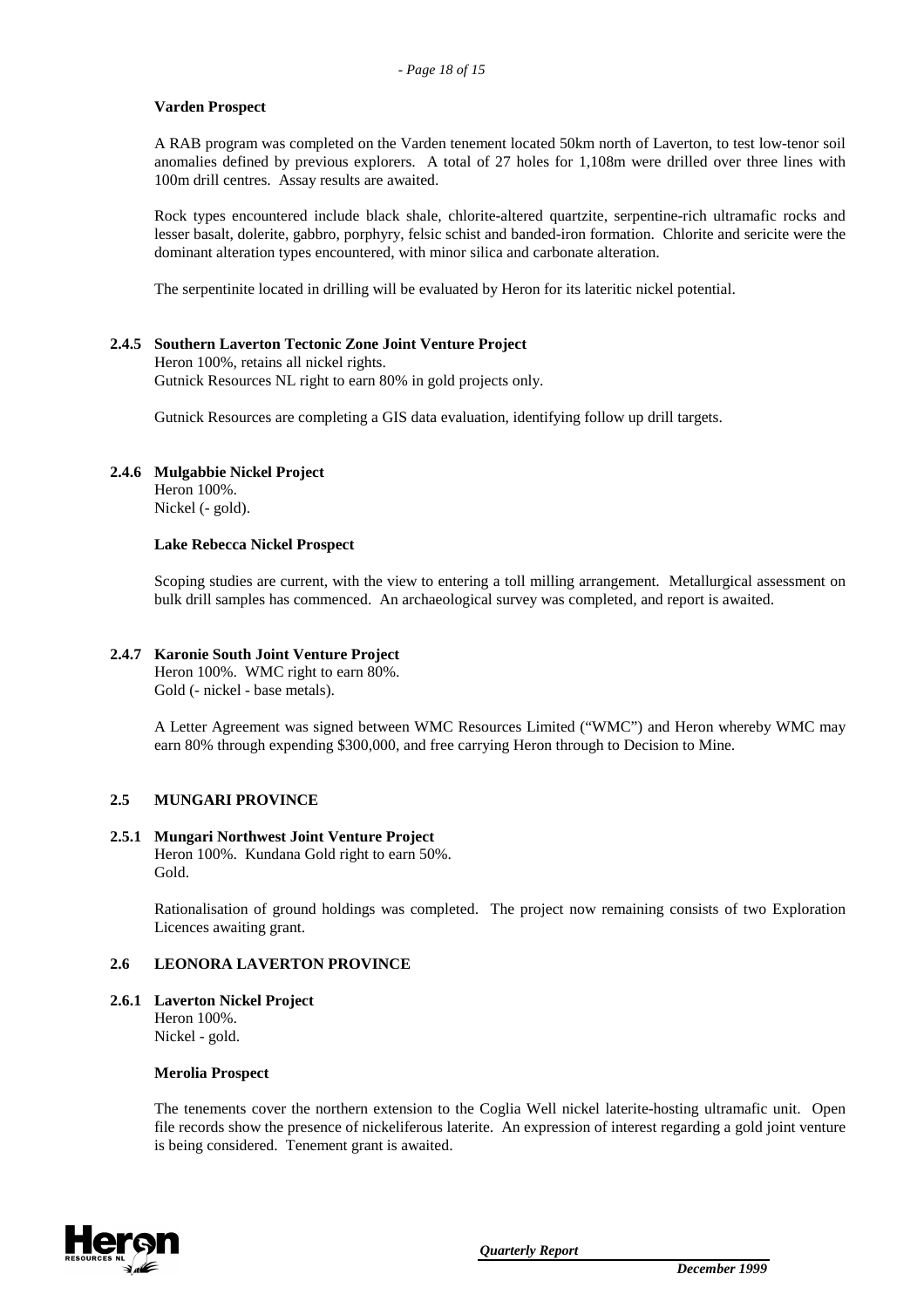## **Laverton Prospect**

The Mulga Queen gold mine north of Laverton was acquired through pegging. Resource potential for gold is good, and scope exists for tenement exchanges, to secure additional ultramafic sequences in the Laverton area.

## **2.6.2 Laverton and Mount Morgans Joint Venture Projects**

Heron 100% Metex right to earn 70%. Gold (-nickel).

Metex advises that a regional target overlay map is in preparation, to provide a focus for future exploration of the tenements.

## **2.6.3 Victory Project**

Heron 100%. Nickel - gold.

### **Mt McClure South Prospect**

Additional ground has been acquired by Heron 25km N along strike of the recently announced Thunderbox gold discovery at Wildara. Joint venture discussions are current.

## **2.6 LAWRENCE FIND PROVINCE**

#### **2.6.1 Lawrence Find Project**

Heron 100%. Copper - zinc - gold - nickel.

A review of all available exploration within the area covered by Heron's tenements identified several target areas warranting further investigation, including a 30km strike "epithermal gold" soil anomaly and a 50m thick massive "VMS" gossan. A joint venture proposal is being sought to further develop this project.

### **2.8 IDA FAULT PROVINCE**

### **2.8.1 Snake Hill Joint Venture Project**

Heron 100% Connemara right to earn 70%. Gold - nickel.

Connemara have completed a drill target definition study, as part of their Emerald Gold Mine development work. Several soil gold anomalies have been targeted for drill testing.

### **2.8.2 Frances Lesley Project**

Heron 100%. Gold - nickel.

The project area is immediately NW along strike from known nickel sulphide drill intercepts. An expression of joint venture interest has been received, which will be evaluated once key tenements have been granted.

### **2.8.3 Blister Dam Joint Venture Project**

Heron 100%. Delta Gold NL right to earn 75%. Gold (- nickel).

Delta Gold has completed RC drilling with diamond drill tail. A best intercept of 8m at 1.38g/t Au from 70m was intercepted in BSC008, within a broadly anomalous zone of 30m at 0.61g/t Au. The drilling has encountered silica-carbonate-sulphide altered porphyritic basalt, with pervasive 0.2-0.5g/t Au occurring as

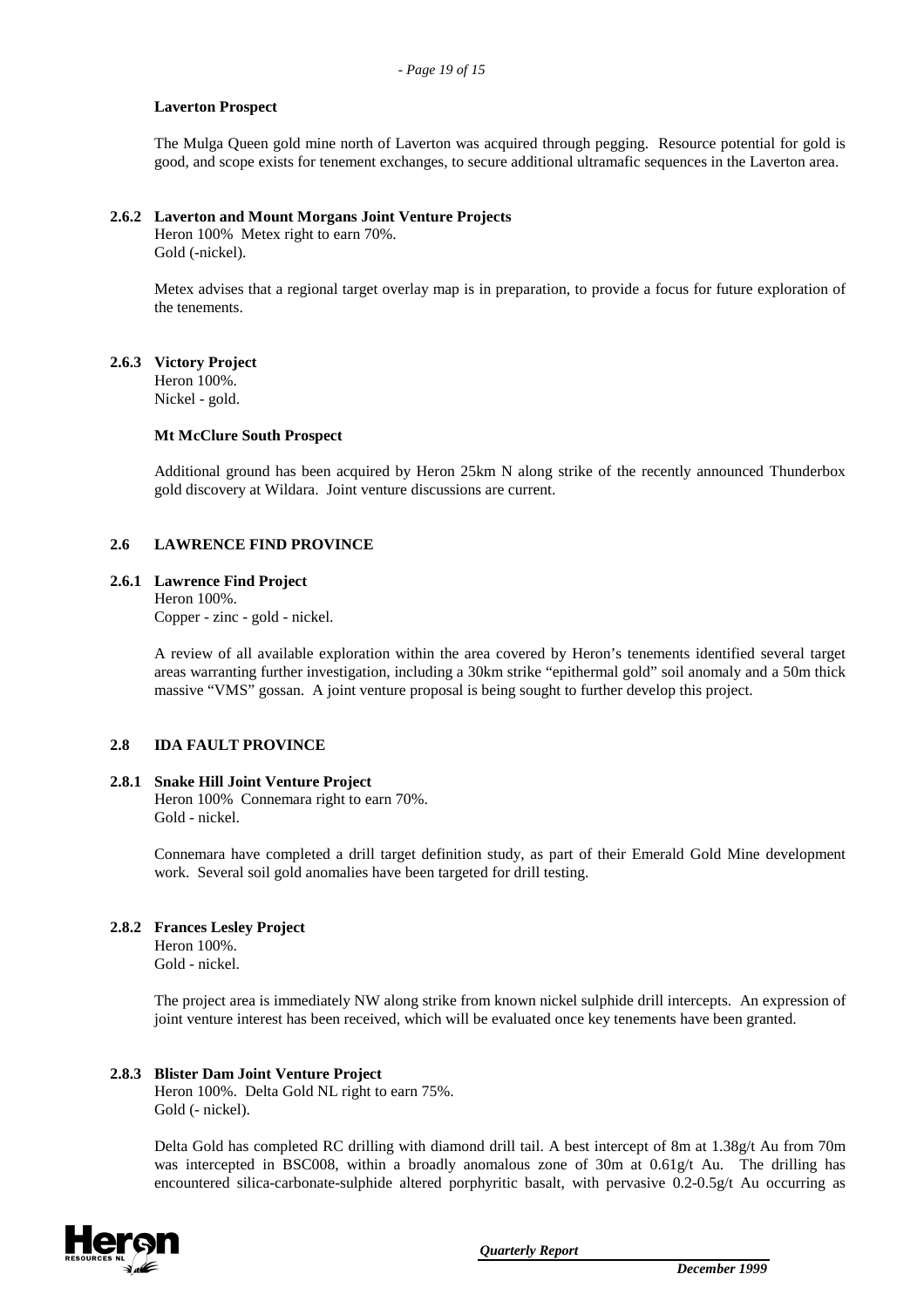## *- Page 20 of 15*

supergene mineralisation. A primary source for the supergene mineralisation is yet to be identified. Anomalous intercepts are detailed in Table 4 following.

| Table 4<br><b>BLISTER DAM JOINT VENTURE PROJECT</b><br><b>Reverse Circulation Drilling, Significant Intersections</b> |                                                                                             |       |               |             |     |     |               |      |  |
|-----------------------------------------------------------------------------------------------------------------------|---------------------------------------------------------------------------------------------|-------|---------------|-------------|-----|-----|---------------|------|--|
| Hole                                                                                                                  | <b>Declin</b><br>Azim<br><b>Interval</b><br><b>North</b><br>East<br><b>From</b><br>To<br>Au |       |               |             |     |     |               |      |  |
| <b>Number</b>                                                                                                         | local                                                                                       | local |               |             | m   | m   | m             | g/t  |  |
| <b>BSC008</b>                                                                                                         | 50072                                                                                       | 18450 | $-60^\circ$   | $grid\ 000$ | 110 | 126 | 16            | 0.21 |  |
|                                                                                                                       |                                                                                             |       |               |             | 135 | 150 | 15            | 0.21 |  |
|                                                                                                                       |                                                                                             |       |               |             | 152 | 161 | 9             | 0.51 |  |
| <b>BSC009</b>                                                                                                         | 50122                                                                                       | 18450 | $-60^{\circ}$ | $grid\ 000$ | 37  | 40  | $\mathcal{R}$ | 0.28 |  |
|                                                                                                                       |                                                                                             |       |               |             | 45  | 55  | 10            | 0.35 |  |
|                                                                                                                       |                                                                                             |       |               |             | 58  | 75  | 17            | 0.32 |  |
|                                                                                                                       |                                                                                             |       |               |             | 62  | 63  |               | 1.09 |  |
|                                                                                                                       |                                                                                             |       |               |             | 90  | 93  | 3             | 0.22 |  |
|                                                                                                                       |                                                                                             |       |               |             | 98  | 109 | 11            | 0.25 |  |
|                                                                                                                       |                                                                                             |       |               |             | 114 | 120 | 6             | 0.15 |  |

A project data review has identified three structural targets south and east of previous drilling, which are to be drill tested in the March Quarter.

### **2.8.4 Bullabulling Project**

Heron 100%. Nickel - gold.

Native Title negotiations have commenced to expedite grant of Exploration Licences. High priority nickel laterite targets are present, located within hauling distance of the Cawse nickel laterite plant.

## **2.8.5 Yilmia Hill and Cowan Projects**

Heron 100%. Nickel - gold.

### **Yilmia Hill Prospect**

Regional studies and reconnaissance of the area have been completed. It appears that a residual regolith is present, such that BLEG Au-Pd and conventional Ni-Cu-Co soil geochemical sampling should be effective.

Initial geological interpretation suggests the ultramafics are dominantly spinifex textured, thin komatiite flows, and accordingly have poorer lateritic nickel potential. A nickel sulphide study was undertaken, and targets defined for presentation to a potential joint venture partner.

## **2.9 KAMBALDA DOMAIN PROVINCE**

**2.9.1 Binduli East Project** Heron 100%. Gold - nickel.

Discussions with a potential joint venture partner are current.

### **2.9.2 Kurramia and Mount Martin Projects**

Heron 100%. Gold - nickel.

The intensely gold mineralised Boorara Shear Zone underlies the project areas. In addition, ultramafic units in the area have documented lateritic nickel-cobalt. Target generation is on-going. A previous soil geochemical survey returned anomalies of up to 1,100ppb Au.

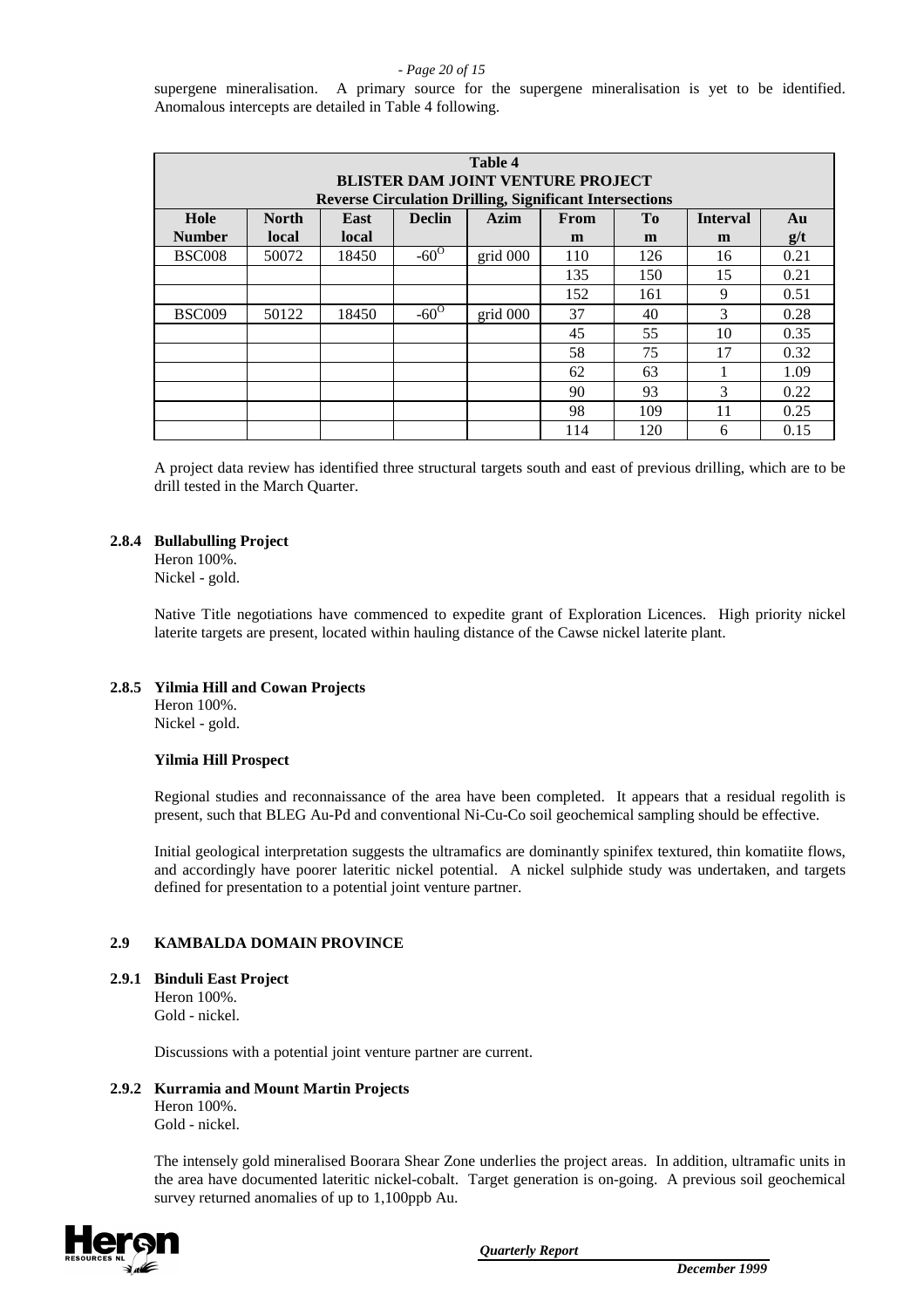# *- Page 21 of 15*

Joint venture discussions on gold rights only are current.

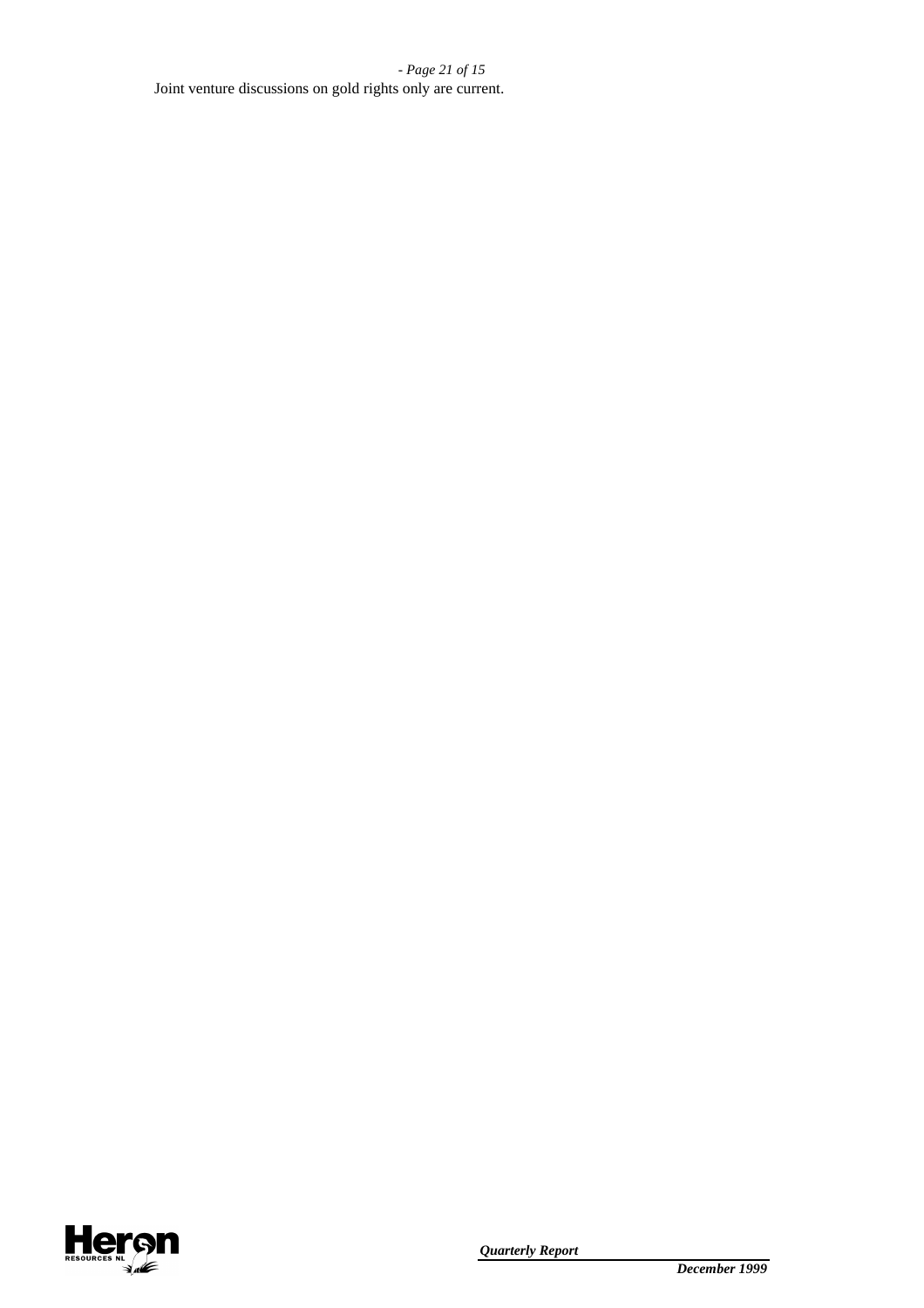## **2.10 SOUTHERN CROSS PROVINCE**

#### **2.10.1 Bungalbin Project**

Heron 100%. Gold - nickel.

The project area is east along strike of the Marda gold mining centre and west and adjacent to the Mount Dimer gold mine, within an area of pervasive laterite cover. The main gold ore host in the region is banded iron formation (BIF).

Lateritic nickel potential in footwall ultramafics is indicated from Heron's literature reviews. Follow up of the target is awaiting grant of Exploration Licences.

#### **2.10.2 Bungalbin Iron Royalty Project**

Heron 100%. Portman Mining Ltd right to acquire iron ore rights through a royalty payment to Heron. Iron ore.

The project area includes an iron ore **Inferred Mineral Resource** estimated from Heron's open file study at **65.7 million tonne at 57.9% Fe**, with a calcined grade of 64.1% Fe.

Portman is completing a mining assessment for ore to supplement the Koolyanobbing iron ore operation. Heron holds a Royalty entitlement over iron ore production from Bungalbin. A Heritage Protection Agreement is being finalised.

### **2.10.3 Maggie Hayes Hill Project**

Heron 100% Nickel - gold.

Joint venture interest has been expressed in the project area, which covers a komatiite-basalt contact within the nickel sulphide-hosting Maggie Hays komatiite belt. A tenement swap or farm-out is being considered.

### **2.11 BREMER-EUCLA PALAEODRAINAGE PROVINCE**

The 6,353km<sup>2</sup> Balladonia, Dundas and Ravensthorpe project areas located 200km S of Kalgoorlie in the Bremer-Eucla Palaeodrainage Province have indications of substantial oil shale and lignite resources, exceeding 1.57 billion tonne at an indicative oil yield of 95 litres per tonne ("l/t").

Based on Heron's GIS compilation, the Company controls in excess of 600km<sup>2</sup> of prospective oil shale basins. Documented oil shale-lignite resources are held at Balladonia, Balladonia West 1-9, Coobaninya, Florabel, Mount Beaumont, The Yates, Native Dog Swamp, The Cups and Flower.

Heron is finalising a Scoping Study using Balladonia West 7 as the conceptual ore model (high oil yield, low strip ratio, proximity to downstream energy users). The minimum economic oil shale target is felt to be:

- Minimum oil yield of 70-100 litres per tonne.
- Minimum resource 1 billion tonne.
- Waste to ore less than 2.0.
- Overburden depth not to exceed 25m.
- Scale of operation 50,000 barrels per day of oil/diesel.
- Mine life 20 years.

Potential production of syncrudes from lignite by pyrolysis, gasification or hydrogenation is also being assessed.

With the capital costs of such projects around A\$2.0-2.5 billion, Heron will continue to advance its Bremer-Eucla projects to a stage where a joint venture will be sought. Development decisions will be made once the Scoping Study has been finalised.